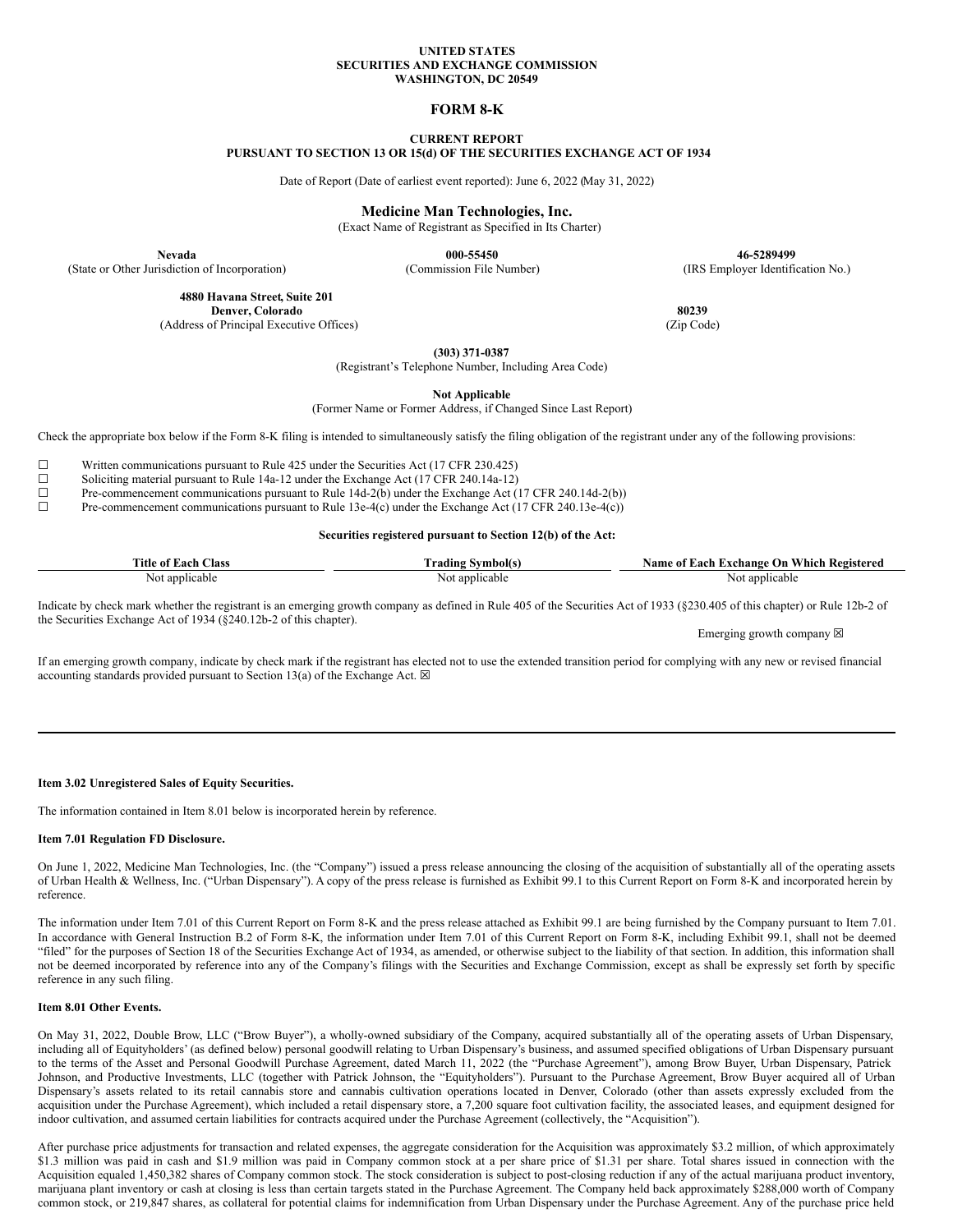back and not used to satisfy indemnification claims will be released on November 30, 2023, eighteen months following the closing date of the Acquisition. The Company funded the Acquisition from cash on hand and from the \$30,000 earnest money deposit on the purchase price made to Urban Dispensary in anticipation of closing.

 $\mathcal{L}$ 

The issuances of the shares of the Company's common stock at the closing of the Acquisition was exempt from the registration requirements of the Securities Act of 1933, as amended (the "Securities Act"), pursuant to Section 4(a)(2) of the Securities Act and Securities Act Rule 506(b). The shares were issued in a privately negotiated transaction. The Equityholders are sophisticated and represented in writing that they are accredited investors and acquired the securities for their own accounts for investment purposes. Further, the Purchase Agreement states that the shares in question have not been registered under the Securities Act and cannot be sold or otherwise transferred without registration or an exemption therefrom. A legend will be placed on any certificates representing such shares referencing the restricted nature of the shares.

The Company entered into a lock-up agreement with each Equityholder providing limitations on the resale of the Company common stock issued to the Equityholders at closing.

The Company previously reported the terms of the Purchase Agreement and the transactions contemplated thereby in Item 8.01 of the Company's Current Report on Form 8-K filed on March 18, 2022. The foregoing description of the Acquisition and the Purchase Agreement does not purport to be complete and is qualified in its entirety by reference to the copy of the Purchase Agreement attached hereto as Exhibit 99.2 and incorporated by reference herein.

## **Item 9.01. Financial Statements and Exhibits.**

## **(d) Exhibits**

| Exhibit No. | Description                                                                                                                                 |
|-------------|---------------------------------------------------------------------------------------------------------------------------------------------|
| 99.1        | Press Release, dated June 1, 2022                                                                                                           |
|             | Asset and Personal Goodwill Purchase Agreement, dated March 11, 2022, by and among Medicine Man Technologies, Inc., Double Brow, LLC, Urban |
| 99.2        | Health & Wellness, Inc., Patrick Johnson, and Productive Investments, LLC                                                                   |
| 104         | Cover Page Interactive Data File (embedded within the Inline XBRL document)                                                                 |

## **SIGNATURES**

Pursuant to the requirements of the Securities Exchange Act of 1934, the registrant has duly caused this report to be signed on its behalf by the undersigned hereunto duly authorized.

## **MEDICINE MAN TECHNOLOGIES, INC.**

By:/s/ *Daniel R. Pabon*

Daniel R. Pabon General Counsel

Date: June 6, 2022

4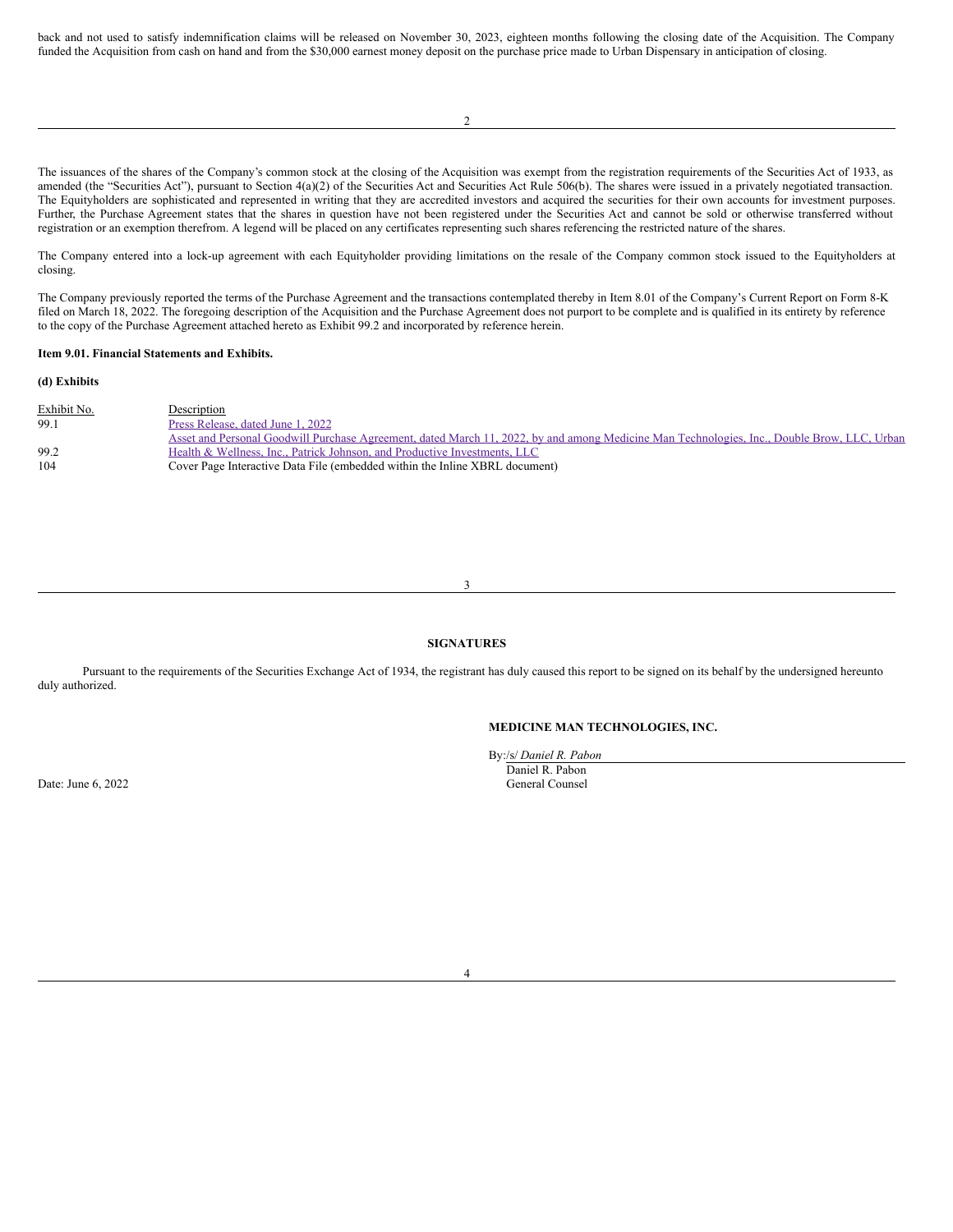

<span id="page-2-0"></span>**NEWS RELEASE OTCQX: SHWZ For Immediate Release NEO: SHWZ**

## **SCHWAZZE CLOSES ACQUISITION OF ASSETS OF URBAN HEALTH & WELLNESS, INC.**

DENVER, CO - June 1, 2022 - Schwazze, (OTCQX:SHWZ NEO:SHWZ) ("Schwazze" or the "Company"), announced today that it closed the transaction to acquire substantially all the assets of Urban Health & Wellness, Inc. ("Urban"). The transaction includes the adult use Urban Dispensary, located at West 38<sup>th</sup> Avenue and Clay Street, in Denver's vibrant Highlands neighborhood as well as a 7,200 square foot indoor cultivation facility (2,700 square feet of canopy) located in Denver, Colorado. This purchase continues Schwazze's aggressive expansion in Colorado and brings the Company's total number of Colorado dispensaries to 23 and grow facilities to four. The acquired assets included state and local retail marijuana and marijuana cultivation licenses supporting the adult use dispensary and indoor cultivation facility acquired in the transaction.

"Urban's strategically located dispensary and grow facility will be excellent additions to our expanding portfolio of assets in Colorado. Delivering our brands and our excellent customer service into new neighborhoods is a Schwazze hallmark as we continue to go deep in Colorado and New Mexico." said Nirup Krishnamurthy, Schwazze's COO.

The consideration for the acquisition was US\$3.2 million, which was paid \$1.3M in cash and \$1.9M in Company common stock upon closing, of which \$288,000 of this common stock consideration was held back by the Company for indemnification claims. The common stock consideration was split 65% to 35% between the two equityholders of Urban. At closing, each equityholder that received common stock consideration was required to execute a standard lock-up agreement providing for limitations on resale of the stock consideration received. There were no finder's fees or similar arrangements in connection with the transaction.

Since April 2020, Schwazze has acquired or announced the planned acquisition of 33 cannabis dispensaries as well as seven cultivation facilities and two manufacturing assets in Colorado and New Mexico. In May 2021, Schwazze announced its BioSciences division and in August 2021, it commenced home delivery services in Colorado.

#### **About Schwazze**

Schwazze (OTCQX:SHWZ, NEO:SHWZ) is building a premier vertically integrated regional cannabis company with assets in Colorado and New Mexico and will continue to take its operating system to other states where it can develop a differentiated regional leadership position. Schwazze is the parent company of a portfolio of leading cannabis businesses and brands spanning seed to sale. The Company is committed to unlocking the full potential of the cannabis plant to improve the human condition. Schwazze is anchored by a high-performance culture that combines customer-centric thinking and data science to test, measure, and drive decisions and outcomes. The Company's leadership team has deep expertise in retailing, wholesaling, and building consumer brands at Fortune 500 companies as well as in the cannabis sector. Schwazze is passionate about making a difference in our communities, promoting diversity and inclusion, and doing our part to incorporate climate-conscious best practices. Medicine Man Technologies, Inc. was Schwazze's former operating trade name. The corporate entity continues to be named Medicine Man Technologies, Inc.

1

Schwazze derives its name from the pruning technique of a cannabis plant to enhance plant structure and promote healthy growth.

#### **Forward-Looking Statements**

This press release contains "forward-looking statements." Such statements may be preceded by the words "plan," "will," "may,", "predicts," or similar words. Forward-looking statements are not guarantees of future events or performance, are based on certain assumptions, and are subject to various known and unknown risks and uncertainties, many of which are beyond the Company's control and cannot be predicted or quantified. Consequently, actual events and results may differ materially from those expressed or implied by such forward-looking statements. Such risks and uncertainties include, without limitation, risks and uncertainties associated with (i) our inability to manufacture our products and product candidates on a commercial scale on our own or in collaboration with third parties; (ii) difficulties in obtaining financing on commercially reasonable terms; (iii) changes in the size and nature of our competition; (iv) loss of one or more key executives or scientists; (v) difficulties in securing regulatory approval to market our products and product candidates; (vi) our ability to successfully execute our growth strategy in Colorado and outside the state, (vii) our ability to consummate the acquisition described in this press release or to identify and consummate future acquisitions that meet our criteria, (viii) our ability to successfully integrate acquired businesses and realize synergies therefrom, (ix) the ongoing COVID-19 pandemic, (x) the timing and extent of governmental stimulus programs, (xi) the uncertainty in the application of federal, state and local laws to our business, and any changes in such laws, and (x) out ability to satisfy the closing conditions for the private finding described in this press release. More detailed information about the Company and the risk factors that may affect the realization of forward-looking statements is set forth in the Company's filings with the Securities and Exchange Commission (SEC), including the Company's Annual Report on Form 10-K and its Quarterly Reports on Form 10-Q. Investors and security holders are urged to read these documents free of charge on the SEC's website at http://www.sec.gov. The Company assumes no obligation to publicly update or revise its forwardlooking statements as a result of new information, future events or otherwise except as required by law.

**Investors** Joanne Jobin Investor Relations Joanne.jobin@schwazze.com 647 964 0292

**Investors** Nancy Huber Chief Financial Officer Nancy@schwazze.com 303 371 0387

**Media** Julie Suntrup, Schwazze Vice President, Marketing & Merchandising julie.suntrup@schwazze.com 303 371 0387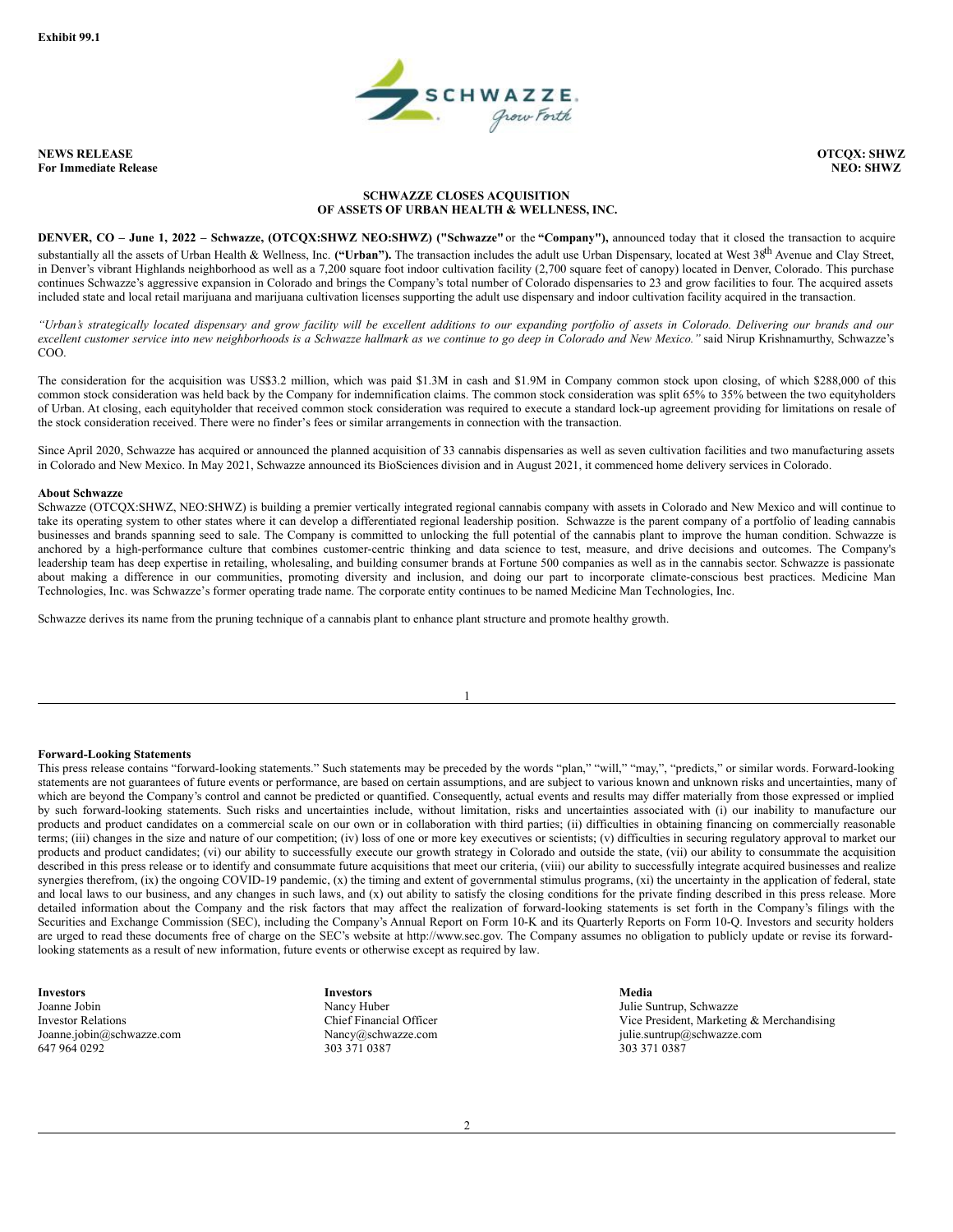## **ASSET AND PERSONAL GOODWILL PURCHASE AGREEMENT**

This ASSET AND PERSONAL GOODWILL PURCHASE AGREEMENT (this "Agreement") is made and entered into as of March 11, 2022 by and among (i) Double Brow, LLC, a Colorado limited liability company ("Buyer"), (ii) Medicine Man Technologies, Inc. (d/b/a Schwazze), a Nevada corporation ("Parent"), (iii) Urban Health & Wellness, Inc. (d/b/a Urban Dispensary), a Colorado corporation ("Seller"), and (iv) Patrick Johnson, an individual ("Johnson"), and (v) Productive Investments, LLC, a Colorado limited liability company ("Productive Investments"). Johnson and Productive Investments are each referred to herein as an 'Equityholder," and collectively as the "Equityholders." Buyer, Parent, Seller and Equityholders are sometimes referred to herein as the 'Parties" and each, a "Party." Capitalized terms used but not otherwise defined in this Agreement have the meanings set forth on Exhibit A attached hereto.

- A. The Equityholders collectively hold all of the issued and outstanding equity securities of the Seller.
- B. Seller is in the business of owning and operating the following retail marijuana store and grow facility pursuant to the licenses issued by the State of Colorado and City and County of Denver as set forth below (collectively, the "Business," and each license set forth below, a "Purchased License"):

| <b>Business Conducted</b>                   | Location                                | <b>Licenses</b>                |
|---------------------------------------------|-----------------------------------------|--------------------------------|
| Retail Marijuana Store (the 'Dispensary'')  | 2675 West 38th Avenue, Denver, CO 80211 | State License 402R-00458       |
|                                             |                                         | Local License 2015-BFN-0002149 |
| Marijuana Cultivation Facility (the "Grow") | 4850 Jackson Street, Denver, CO 80216   | State License 403R-00997       |
|                                             |                                         | Local License 2017-BFN-0005699 |

- C. Seller desires to sell, and Buyer desires to purchase, all of the assets of Seller related to, or which are used in or held for use in connection with, the operation of the Business, pursuant to the terms set forth herein.
- D. In addition, Equityholders desire to sell, and Buyer desires to purchase, all of the personal goodwill arising from Equityholders' independent and separate individual and personal efforts related to the Business (collectively, "Personal Goodwill").

## **ARTICLE I. PURCHASE AND SALE OF ASSETS; ASSUMPTION OF LIABILITIES**

## **Section 1.1.** Purchased Assets; Excluded Assets.

(a) Purchased Assets*.* Pursuant to the terms set forth herein, at the Closing, Seller will sell, assign, transfer, convey and deliver to Buyer, and Buyer will purchase, acquire and accept from Seller, all of the tangible and intangible assets of Seller related to, or used in or held for use in connection with, the Business, including the assets of Seller set forth on Schedule 1.1(a) (collectively, the "Purchased Assets"), free and clear of all Encumbrances. Notwithstanding anything in this Agreement to the contrary, the Purchase Assets shall not include the Excluded Assets (as defined below).

(b) Personal Goodwill. On the terms and subject to the conditions set forth in this Agreement, at the Closing, Equityholders will sell, assign, transfer, convey and deliver to Buyer, and Buyer will purchase, acquire and accept from Equityholders, the Personal Goodwill, free and clear of all Encumbrances.

(c) Excluded Assets*.* The Purchased Assets shall not include any assets set forth onSchedule 1.1(c) (the "Excluded Assets").

#### **Section 1.2.** Assumed Liabilities; Excluded Liabilities.

(a) Assumed Liabilities. Pursuant to the terms set forth herein, at the Closing, Buyer will assume the Liabilities of Seller specifically identified onSchedule 1.2(a) (collectively, the "Assumed Liabilities").

(b) Excluded Liabilities. Except for the Assumed Liabilities, Buyer will not assume, and Seller will pay, defend, discharge and perform, as and when due, and otherwise retain and remain solely responsible for, all Liabilities that are not expressly included in the Assumed Liabilities, including the Liabilities set forth on Schedule 1.2(b) (collectively, the "Excluded Liabilities").

1

## **ARTICLE II. PURCHASE PRICE AND RELATED MATTERS**

## **Section 2.1.** Purchase Price; Earnest Money Deposit.

(a) Purchase Price*.* The aggregate consideration payable by Buyer to Seller for the Purchased Assets and to Equityholders for the Personal Goodwill is (i) an amount in cash equal to \$1,317,500 (the "Cash Consideration") and (ii) a number of shares of Parent Common Stock equal to the quotient of (A) \$1,900,000divided by (B) the Per Parent Share Price (the "Stock Consideration," and together with the Cash Consideration, the "Purchase Price").

(b) Earnest Money Deposit. No later than five (5) Business Days following the Submission Date (as defined below), Buyer will deposit \$30,000 (the Earnest Money Payment Amount") with Seller by wire transfer of immediately available funds to a bank account designated by Seller to be held by Seller in accordance with the terms of this Agreement. "Submission Date" means the date change of ownership application(s) are submitted to the MED in connection with the transactions set forth in this Agreement and the MED accepts application fees in connection with such application(s).

Section 2.2. Payment of Purchase Price at the Closing At the Closing, and subject to the satisfaction or waiver of all of the conditions set forth inSection 6.1 and Section 6.2:

(a) Cash Consideration. Buyer will pay, or cause to be paid, the following amounts to the following Persons from the Cash Consideration:

(i) the aggregate amount of Indebtedness identified in the Payoff Letters (the "Closing Date Repaid Indebtedness") pursuant to, and in the amounts and to the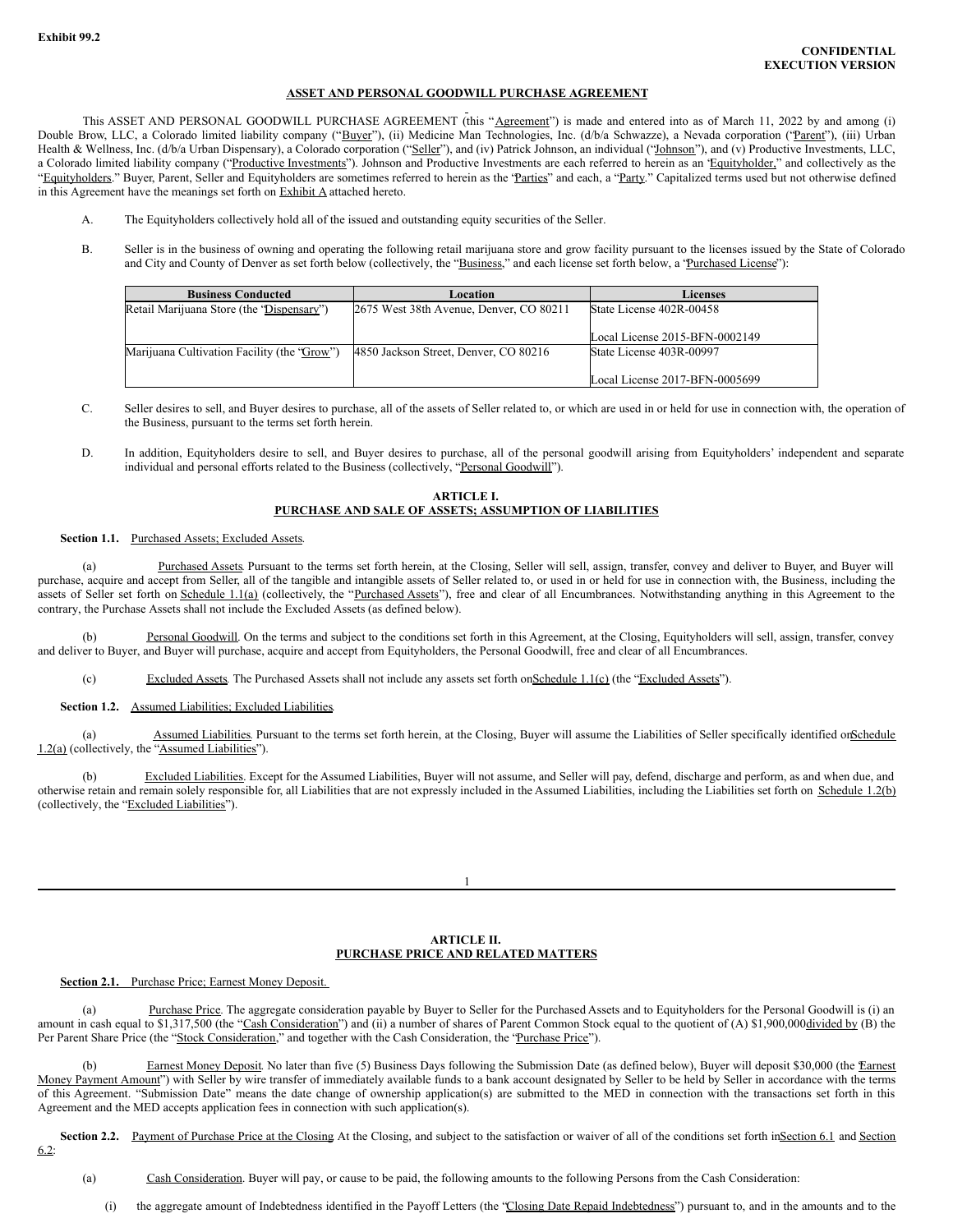Persons specified in, the respective Payoff Letters;

(ii) the aggregate amount of the Seller Transaction Expenses identified in the Seller Transaction Expenses Invoices (the Closing Date Seller Transaction Expenses") pursuant to, and in the amounts and to the Persons specified in, the respective Seller Transaction Expenses Invoices; and

(iii) an amount equal to (A) the Cash Consideration, minus (B) the Closing Date Repaid Indebtedness, minus (C) the Closing Date Seller Transaction Expenses, minus (D) the Earnest Money Payment Amount, to Seller, by wire transfer of immediately available funds to an account of Seller designated by Seller in writing prior to the Closing Date.

(b) Stock Consideration. Parent will issue the Closing Stock Consideration, and Seller and the Equityholders hereby direct Parent to issue the Closing Stock Consideration, to the Equityholders directly, as part of the Purchase Price due to be paid to Seller, as follows (the "Stock Consideration Allocation"): (i) 65% to Johnson and (ii) 35% to Productive Investments.

(c) Indemnity Holdback Amount. A portion of the Stock Consideration with a combined Per Share Parent Price of \$288,000 (the "Indemnity Holdback Amount") shall be issued in the name of Seller but held back with Parent and not transferred upon Closing. The Indemnity Holdback Amount shall be held and disbursed pursuant to the terms and conditions of this Agreement (including Section 8.1(e)). Any Indemnity Holdback Shares held back shall not have dividend or voting rights, except for dividends that are paid while such shares are held back and only with respect to such shares that are later released to the Equityholders, as applicable.

#### **Section 2.3.** Financial Requirements; Post-Closing Adjustments*.*

#### (a) Financial Requirements.

(i) Minimum Marijuana Inventory. At the Closing, the aggregate value of Marijuana Inventory included in the Purchased Assets located at the Dispensary and delivered to Buyer will be not less than \$45,000, calculated at actual cost-basis, which is equal to the last purchase price paid by Seller to purchase the applicable Marijuana Inventory or Seller's cost of goods sold in manufacturing the applicable Marijuana Inventory, as applicable (the "Minimum Marijuana Inventory"); and

2

(ii) Minimum Grow Inventory. At the Closing, the marijuana plants which constitute Grow Inventory included in the Purchased Assets located at the Grow and delivered to Buyer will be in an amount not less than 1,600 nor more than the maximum number of plants permitted under Seller's Purchased Licenses applicable to the Grow; and at least 60% of such Grow Inventory will be in various states of flowering, which mix of flowing states will be generally consistent with the mix of flowering states maintained in the ordinary course of business in order to produce regular yield over time following the Closing (the "Minimum Grow Inventory").

(iii) Minimum Cash. At the Closing, the cash included in the Purchased Assets and delivered to Buyer at Closing will not be less than \$15,600 (the Minimum Cash").

(b) Post-Closing Adjustments. Within 60 days of the Closing Date, Buyer will prepare its calculation of the Marijuana Inventory and the cash actually delivered by Seller to Buyer at the Closing (the "Closing Statement") and deliver the Closing Statement to Seller for its review. Seller and its professional advisors will have, upon request, reasonable access during regular business hours to Buyer's books and records to the extent necessary for such review. During a period of ten days following Buyer's delivery of the Closing Statement to Seller (the "Objection Period"), if Seller disagrees with any item set forth in the Closing Statement, Seller will give written notice (the "Objection Notice") to Buyer within the Objection Period, specifying in reasonable detail Seller's disagreement with any such item set forth on the Closing Statement. The Objection Notice must specify those items or amounts as to which Seller disagrees, and Seller will be deemed to have agreed with all other items contained in the Closing Statement. If Seller does not deliver an Objection Notice within the Objection Period, then Seller will be deemed to have agreed entirely with items set forth on the Closing Statement. If an Objection Notice is delivered within the Objection Period, (i) in the 30-day period following delivery of the Objection Notice, Buyer and Seller will use reasonable efforts to reach an agreement on the disputed items or amounts set forth in the Objection Notice and (ii) if Buyer and Seller are unable to reach an agreement during such 30-day period with respect to all disputed items or amounts, such disputed items or amounts will be resolved by an independent certified public accounting firm ("Settlement Accountant"), to be mutually agreed upon by the Parties. Such costs of the Settlement Accountant shall be borne equally by Buyer and Seller. If the Minimum Marijuana Inventory, Minimum Grow Inventory or the Minimum Cash exceeds the Marijuana Inventory, Grow Inventory or Minimum Cash, respectively, set forth in the final Closing Statement as finally determined pursuant to this Section 2.3(b) (the aggregate amount of any such deficiency or deficiencies, a "Deficiency"), Buyer will cause Parent to cancel a number of shares of Parent Common Stock held by Seller, any Equityholder or their respective Affiliates on the books and records of Parent that is equal to the amount of the Deficiency divided by the Per Parent Share Price, rounded down to the nearest whole share. In the event Minimum Grow Inventory exceeds Grow Inventory, the value of any deficient or absent plants included in the Deficiency will be valued at \$350 per absent or non-conforming plant.

(c) Purchase Price Allocation; Purchased Assets. For Tax purposes, the parties agree to allocate the Cash Consideration for Tax purposes for the Personal Goodwill as of the Closing Date pursuant to Section 1060 of the Internal Revenue Code of 1986, as amended (the "Code"), and the methodology set forth on Schedule 2.3(c) (the "Allocation Schedule"), which allocation will be binding on Seller and Equityholders. Buyer and Seller will file Tax Returns in a manner consistent with the Allocation Schedule. For the avoidance of doubt, four hundred thousand dollars (\$400,000) of the Cash Consideration and the entire Stock Consideration shall be allocated to the Purchased Assets, and nine hundred seventeen thousand five hundred dollars (\$917,500) of the Cash Consideration shall be allocated to the Personal Goodwill. The Parties intend for the purchase and sale of the Purchased Assets set forth in this Agreement followed by the subsequent liquidation of the Seller to qualify as a tax-free reorganization under Section 368(a)(1)(C) of the Code and intend that this Agreement will constitute a "plan of reorganization" within the meaning of Section 1.368-2(g) of the Treasury Regulations. The Parties will cooperate in good faith in making any filings with the Internal Revenue Service required, with respect to the purchase and sale of the Purchased Assets, for the purchase and sale of the Purchased Assets contemplated by this Agreement followed by the subsequent liquidation of the Seller to qualify as a tax-free reorganization under Section 368(a)(1)(C) of the Code.

(d) Tax Withholding. Buyer will be entitled to deduct and withhold from any payment contemplated by this Agreement such amounts as are required to be deducted and withheld with respect to the making of such payment under the Code, or any provision of state, local or foreign Tax Law. To the extent that amounts are so withheld, such amounts will be treated for all purposes hereof as having been paid to Seller or such other Person in respect of whom such withholding or deduction was made.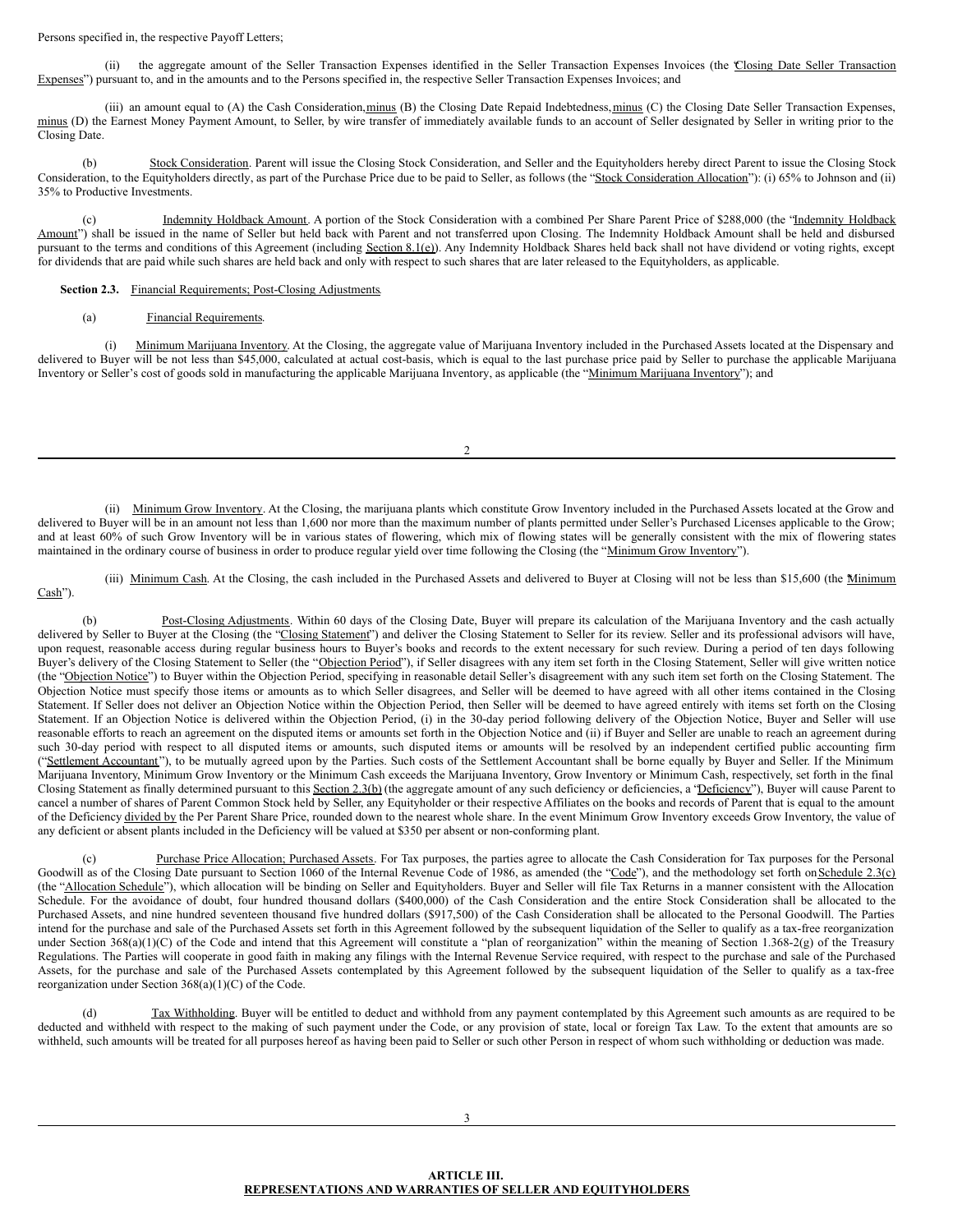Section 3. Representations and Warranties of Seller and Equityholders. Seller and Equityholders jointly and severally represent and warrant to Buyer and Parent, as of the date hereof and as of the Closing, as follows:

(a) Organization; Authority. Seller is a corporation duly formed, validly existing and in good standing under the Laws of the State of Colorado. Seller has full corporate power and authority, Johnson has the full capacity to and Productive Investments has the full limited liability company power to enter into this Agreement and the Related Agreements to which Seller or any Equityholder is, or at the Closing will be, a party, to carry out its obligations hereunder and thereunder, and to consummate the transactions contemplated hereby and thereby. The execution and delivery by Seller and each Equityholder of this Agreement and any other Related Agreement to which Seller or any Equityholder is, or at the Closing will be, a party, the performance by Seller and each Equityholder of its obligations hereunder and thereunder, and the consummation by Seller and each Equityholder of the transactions contemplated hereby and thereby have been duly authorized by all requisite corporate, board, limited liability company, manager, debtholder and equityholder action on the part of Seller. This Agreement and the Related Agreements to which Seller or any Equityholder is, or at the Closing will be, a party, constitute or will constitute, as applicable, legal, valid and binding obligations of Seller and each Equityholder, enforceable against Seller and each Equityholder pursuant to their respective terms.

(b) Non-Contravention. Neither Seller's nor any Equityholder's execution, delivery and performance of this Agreement or any Related Agreement to which it is, or at the Closing will be, a party, or the consummation of the transactions contemplated hereby or thereby, (i) constitutes or will constitute a breach, violation or infringement of Seller's or such Equityholder's governing documents, (ii) constitute or will constitute a breach or violation of or a default under (with or without due notice or lapse of time or both) any Law, Order or other restriction of any Governmental Authority to which Seller, any Equityholder, the Business or any of Seller's assets or properties (including any Purchased Asset) is subject, (iii) conflicts or will conflict with, results or will result in a breach of, constitutes or will constitute a default under, results or will result in the acceleration of, creates or will create in any party the right to accelerate, terminate, modify or cancel, or will terminate, modify or cancel, or requires or will require any notice under, any Contract or Permit to which Seller or any Equityholder is a party or by which Seller or any Equityholder is bound or by which the Business or any of Seller's assets or properties (including any Purchased Asset) is bound or affected, (iv) result or will result in the creation or imposition of any Encumbrance upon any of Seller's assets or properties (including any Purchased Asset), or (v) require or will require any approval, license, certificate, consent, waiver, authorization, novation, notice or other Permit of or to any Person, including any Governmental Authority or any party to any Contract, except for any such approval, license, certificate, consent, waiver, authorization, novation, notice or other Permit that has been obtained or made prior to the Closing, each of which is listed on Schedule 3(b).

(c) Seller Equity. All of Seller's issued and outstanding equity securities are, and will on the Closing Date be, owned by the Equityholders in the relative proportions of the Stock Consideration Allocations. Seller has no subsidiaries, other Affiliates or investments in any other Person or business. Except as set forth on Schedule  $\frac{3(c)}{c}$ , there are no Contracts between Seller or any Affiliate of Seller or any Equityholder that relate to or are used related to the Purchased Assets. All of Productive Investments issued and outstanding equity securities are held by Youngdon Yun.

Compliance with Laws. Except as set forth on Schedule 3(d), Seller and the Equityholders at all times have complied, and currently are in compliance, in all material respects, with all applicable Laws in the conduct of the Business prior to the Closing and in connection with the execution, delivery and performance of this Agreement and the Related Agreements and the transactions contemplated hereby or thereby. Seller at all times has complied with, and currently is in compliance with, (i) all MED rules, including emergency rules, and industry bulletins as they are released, (ii) all applicable U.S. state and local Laws governing or pertaining to cannabis (including marijuana, hemp and derivatives thereof, including cannabidiol), and (iii) all U.S. federal Laws regarding cannabis except to the extent that the U.S. federal law conflicts with applicable U.S. state and local Laws.

(e) Title. Seller has good and valid title to all of the Purchased Assets, free and clear of all Encumbrances. Equityholders have good and marketable title to the Personal Goodwill free and clear of all Encumbrances of any kind or character.

(f) Contracts. Schedule 3(f)(i) contains a schedule of all Contracts to which Seller is a party, including the names of all parties to each Contract and the effective dates thereof. Seller is not in default or alleged to be in default under any such Contract nor, to Seller's Knowledge, does any default by any other party to any such Contract exist. Further, there exists no event, condition or occurrence which, after notice or lapse of time, or both, would constitute a default under any such Contract. Seller is not party to any Contract that contains restrictive covenants, including change of control provisions, non-solicit provisions, non-compete provisions, most favored nations provisions or exclusivity provisions that are binding on Seller or the Business. All of such Contracts are in full force and effect and constitute legal, valid and binding obligations of the parties thereto pursuant to their terms, and, except as set forth on Schedule 3(f)(ii), are capable of assignment to Buyer pursuant to this Agreement without any notice to or consent by any other Person. Buyer has been provided a true, accurate and complete copy of each Contract.

4

(g) Condition; Sufficiency. The Purchased Assets (i) are in good condition and working order and free from material defects, patent and latent, (ii) have been maintained pursuant to good industry practice, (iii) are in good operating condition and repair, in all material respects and (iv) are suitable and sufficient for the purposes for which they are used. The Purchased Assets constitute all of the properties and assets necessary for Buyer to operate the Business in substantially the same manner as conducted by Seller during the 12 months immediately preceding the Closing Date, as currently proposed to be conducted or as required by applicable Law.

(h) No Liabilities. Schedule 3(h) lists all Indebtedness of Seller outstanding as of the date hereof. Except for Liabilities which will be paid off and discharged in full by Seller prior to the Closing Date, Seller has no, and at the Closing will not have any, Liabilities which relate to, encumber, bind or otherwise restrict the Purchased Assets, including Liabilities which may become known or arise only after the Closing Date and which result from actions, events or occurrences on or prior to the Closing Date.

Legal Proceedings. Except as set forth inSchedule 3(i), there is no Legal Proceeding pending or, to Seller's Knowledge, threatened against Seller or any Equityholder that, if adversely determined, would adversely affect the business, prospects, operations, employment, customer or supplier relationships, earnings, properties or the condition, financial or otherwise, of the Purchased Assets nor is there any Order of any Governmental Authority outstanding against Seller or any Equityholder having, or which, insofar as can be reasonably foreseen, in the future may have, any such effect.

Environmental. To Seller's Knowledge, Seller at all times has been, and currently is, in compliance with and has not violated any environmental Laws. Seller has not generated, manufactured, recycled, reclaimed, refined, transported or treated hazardous substances or other dangerous or toxic substances, or solid wastes, and there has been no release or threatened release of any hazardous substances on or off any of Seller's property or any other location or facility used or occupied by Seller. To Seller's Knowledge, Seller's property contains no in-ground, below or underground storage tanks or containers, either in or not in use. To Seller's Knowledge, no employee or former employee of Seller (or of any current or former subsidiary or other Affiliate) has been exposed to any hazardous material. Seller has not caused or experienced past or present events, conditions, circumstances, plans or other matters that: (i) are not in compliance with all environmental Laws; or (ii) may give rise to any statutory, common law or other legal Liability, or otherwise form the basis of any Legal Proceeding based on or relating to hazardous materials. Neither Seller nor any Equityholder has received any notice or indication from any Person advising such Person that Seller is or may be responsible for any investigation or response costs with respect to a release, threatened release or cleanup of chemicals or materials.

Taxes. Seller has duly and timely filed (and, prior to the Closing Date, will duly and timely file those currently not due) all Tax Returns required to be filed, all of which were prepared pursuant to applicable Laws and all of which are true correct and complete, for all years and periods (and portions thereof) and for all jurisdictions (whether federal, state, local or foreign) in which any Tax Returns were due, taking into account any extensions granted under Law. Seller has timely paid all Taxes required to be paid by it and, prior to the Closing Date, will timely pay any Taxes required to be paid by it as of such time. All applicable sales, use, excise and similar Taxes, to the extent due, were paid by Seller when the Purchased Assets were acquired by Seller, and Seller has collected and paid all applicable sales, use, excise and similar Taxes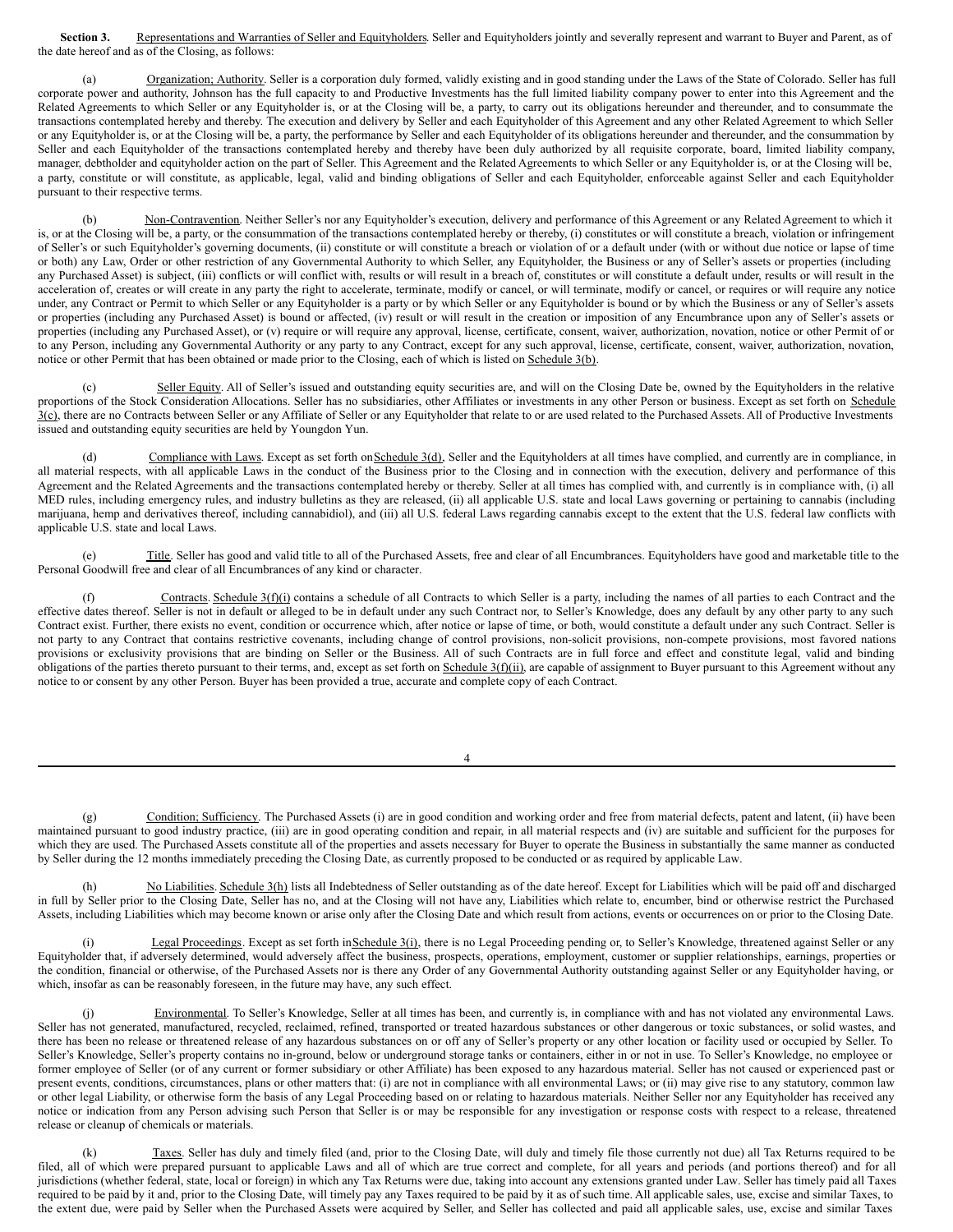required to be collected and paid by Seller on the sale of products or taxable services by Seller. Except as set forth on Schedule 3(k), there are no existing Encumbrances for Taxes upon any of the Purchased Assets. No claim has ever been made by any Governmental Authority in a jurisdiction where Seller does not file Tax Returns that Seller is or may be subject to Tax by such jurisdiction. There is no dispute, audit, examination, investigation or claim concerning any Tax Liability of Seller. Seller has not waived any statute of limitations in respect of Taxes or agreed to any extension of time with respect to a Tax assessment or deficiency. Seller has always been properly treated as a C corporation for federal and applicable state and local income tax purposes. No "excess parachute payment," as defined in Section 280G of the Code (or any similar provision of other applicable Law) will or could result as a result of the transactions contemplated by this Agreement.

Benefits. Schedule 3(1) contains a list of all Employee Benefit Plans, and Buyer has been provided with true, correct and complete copies of all such plans (and all amendments thereto). Each Employee Benefit Plan has been established, documented, maintained, administered, operated and funded in all material respects in accordance with its terms and in compliance with all applicable Laws. Seller has never sponsored, maintained, contributed to, or been required to contribute to, and Seller has and could have no current or future Liability (including any contingent Liability and including on account of having ever had an ERISA Affiliate) under or with respect to, (i) any "employee welfare benefit plan" (as defined in Section 3(1) of ERISA, whether or not subject to ERISA), including any group health plan, (ii) any "employee pension benefit plan" (as defined in Section 3(2) of ERISA, whether or not subject to ERISA) or any other retirement plan, including any such plan that is (or, at any time was) subject to Section 302 or 303 of ERISA, Title IV of ERISA or Section 401(a), 401(k), 408(k), 408(p), 412 or 430 of the Code, or (iii) any "multiemployer plan" (as defined in Section  $3(37)$  or  $4001(a)(3)$  of ERISA or  $414(f)$  of the Code). Seller has not incurred (whether or not assessed), and there exists no condition or set of circumstances in connection with which Seller, Buyer or any of their respective Affiliates could incur, directly or indirectly, any penalty, Tax, fine, Encumbrance or Liability under ERISA (including Sections 409, 502(i) and 502(l) thereof) or Section 4975, 4980B, 4980D, 4980H, 5000, 6721 or 6722 of the Code. Seller has no current or contingent Liability as a result of at any time having an ERISA Affiliate.

5

(m) Employees. Seller at all times has been, and currently is, in compliance in all material respects with all applicable Laws related to employment and employment practices, terms of employment and wages and hours. Seller has experienced no strikes or work stoppages. There is no collective bargaining relationship between Seller and any union covering any employee of Seller, no past or pending allegation of unfair labor practices, and no dispute or controversy with any union or other organization purporting to represent any of Seller's employees. There are no Legal Proceedings pending or, to the knowledge of Seller or any Equityholder, threatened involving a dispute or controversy between Seller and any of its current or former employees. Schedule 3(m) includes a true, correct and complete list of Seller's employees, contractors and consultants, and, for each such Person, such Person's job title, date of hire or engagement, work location, status as active or on leave (including the type of leave and anticipated return date), current base salary or hourly wage rate as applicable, current classification as exempt or non-exempt with respect to Laws governing overtime and minimum wages, full time or part-time status, visa status (including type of visa), if applicable, accrued and unused vacation time, and earned or eligible commission, bonus or any other compensation (if applicable).

(n) IP. Schedule  $3(n)$  contains a complete and accurate list and summary description of all: (i) Registered IP; and (ii) Contracts concerning IP that pertain to the Business. All Registered IP: is in full force and effect; is valid, subsisting and enforceable; and has been obtained and maintained in compliance with all applicable rules, policies and procedures of the applicable Governmental Authorities. Seller is the sole and exclusive owner of the entire right, title and interest in and to the Owned IP free and clear of all liens, claims and encumbrances. The Seller IP does not infringe, misappropriate, or otherwise violate (collectively, "Infringe(s)") any Person's IP (and has not done so). No Person Infringes the Seller IP (and has not done so). There is no Legal Proceeding pending or threatened, pertaining to any Seller IP; and, there is no reasonable basis for any such Legal Proceeding. Seller has obtained ownership of all IP created for Seller by any consultants, employees and other Persons. Seller has taken all reasonable measures to protect and preserve its rights in all confidential information (including, in each case, any information that would have been confidential but for any failure the Seller to act in a manner consistent with this Section 3(n)) owned or held the Seller. The Seller lawfully owns, or otherwise has sufficient rights to all Seller IP. Each item of Seller IP owned or exploited by the Seller immediately prior to the Closing will be owned or available for exploitation by the Buyer on identical terms and conditions immediately after the Closing.

IT Systems. All of the computer and network equipment, software and services used or relied upon by any of the Seller (collectively "Systems"): (A) are in good working order, (B) are free of any material defects, bugs and errors, (C) do not contain or make available any disabling software, code or instructions, spyware, Trojan horses, worms, viruses or other software routines that permit or cause unauthorized access to, or disruption, impairment, disablement, or destruction of any software, data or other materials; and, (D) are sufficient for the existing needs of the Business.

Privacy. Seller's Processing of Personal Information is and has at all times been in accordance with: all Laws; its privacy policies, documents, and promises or representations presented to or impliedly agreed to with employees, consumers or customers (actual or potential), or other Persons; and, any of its Contract obligations (collectively, "Privacy Obligations"). There has been no loss, damage, or unauthorized access, use, modification, or other misuse of any data or information Processed by the Seller ("Seller Data"). Seller has not received notice of and there are no past, pending or threatened Legal Proceedings related to the Processing of Seller Data or any Privacy Obligations; and, there is no reasonable basis for any such, claim or Legal Proceeding. Except for disclosures of Personal Information required by applicable Law, Seller has not sold, leased or otherwise made available to any third party any Personal Information. The transfer of any Personal Information to Buyer, and Buyer's use of such information to carry on the Business will not violate any Privacy Obligations.

(q) Products. All products and services sold, provided or made available by Seller (collectively "Products"): (i) have conformed with all applicable Laws (without reference to any cannabis-related provisions of the United States Controlled Substances Act ("CSA")), Contracts and all applicable express and implied warranties; (ii) to the extent applicable, have not been adulterated or misbranded; and, (iii) to the extent applicable, are free from contamination or defects. The Seller has at all times been in compliance with all Laws (other than the CSA) and Contracts applicable to the sale and marketing of all Products. No Person has provided any notice, made any claim, or commenced any Legal Proceeding concerning any Product; and, there is no reasonable basis for any such, claim or Legal Proceeding.

(r) Product and Service Liabilities. There exist no pending, whether known or unknown, or threatened claims against Seller for injury to any Person or property, whether or not suffered as a result of the sale of any product or performance of any service by Seller.

(s) Financial Statements. Schedule 3(s)(i) contains (i) Seller's balance sheet as of December 31 for each of the years 2019 and 2020 and statements of income and retained earnings for the fiscal years then ended (other than the statements of income and retained earnings relating to the Grow in the fiscal year ended December 31, 2019); and (ii) Seller's statements of financial position as of as of November 30, 2021 and statements of income and retained earnings for the period from January 1, 2021 to November 30, 2021. All such statements are complete and accurate and fairly present the financial position and results of operations of Seller as of the respective dates thereof, all pursuant to GAAP consistently applied throughout the periods indicated, except as disclosed on Schedule 3(s)(ii).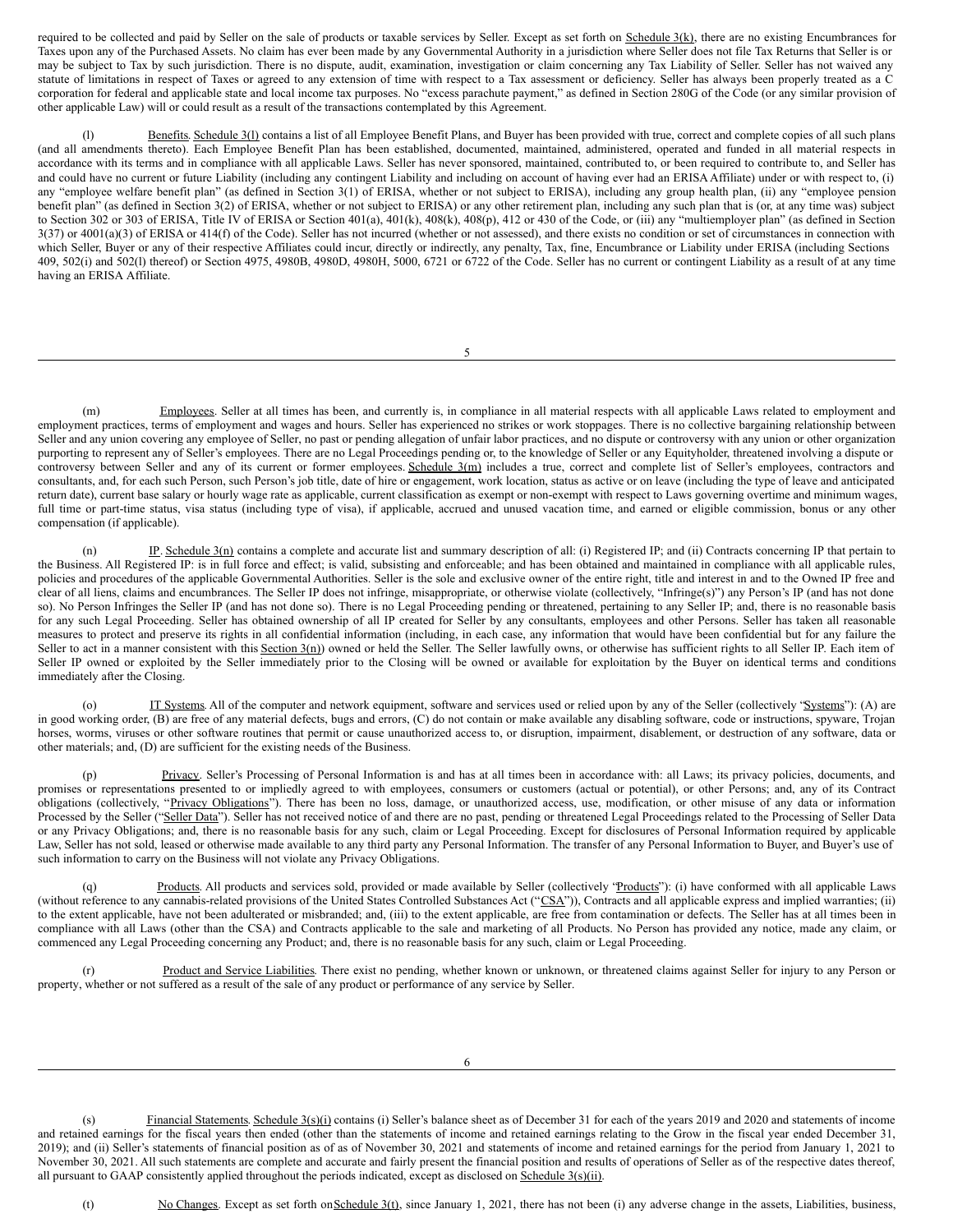prospects, condition, financial or otherwise, employee, customer or supplier relationships, or operations of Seller; (ii) any damage, destruction or loss, whether covered by insurance or not, adversely affecting the Purchased Assets or the Business; (iii) any increase in the compensation payable or to become payable to any employees or independent contractors or any adoption of or increase in any bonus, insurance, pension or other employee benefit plan, payment or arrangement made to, for or with any such Person; (iv) any entry into any commitment or transaction outside the ordinary course of business; (v) any change by Seller in accounting methods, practices or principles; (vi) any termination or waiver of any rights of value to the Business; (vii) any other transaction or event other than in the ordinary course of business; (viii) any transaction or conduct inconsistent with Seller's past business practices; (ix) any adoption or amendment of any collective bargaining, bonus, profit sharing, compensation, stock option, pension, retirement, deferred compensation, or other plan, agreement, trust, fund or arrangement for the benefit of any employee of Seller; (x) any other occurrence, action or event which, if it had occurred or taken place after the date hereof would be prohibited by Section 5.1(c); or (xi) any Contract made or entered into to do any of the foregoing.

(u) Certain Payments. Except as set forth on Schedule 3(u), none of Seller, any Equityholder, any Affiliate of Seller or any Equityholder, any director, officer, employee or agent of Seller or any Equityholder, or any other Person acting on behalf of or associated with Seller or any Equityholder, acting alone or together, has (i) received, directly or indirectly, any rebates, payments, commissions, promotional allowances or any other economic benefit, regardless of its nature or type, from any customer, supplier, trading company, shipping company, governmental employee or other entity or individual with whom Seller has done business directly or indirectly; or (ii) directly or indirectly, given or agreed to give any gift or similar benefit to any customer, supplier, trading company, shipping company, governmental employee or other Person who is or may be in a position to help or hinder the business of Seller (or assist Seller in connection with any actual or proposed transaction) which (A) might subject Seller to any damage or penalty in any civil, criminal or governmental litigation or proceeding, (B) if not given in the past, might have had an adverse effect on the assets, business or operations of Seller, or (C) if not continued in the future, might adversely affect the assets, business, operations or prospects of Seller or which might subject Seller to suit or penalty in any Legal Proceeding.

(v) Suppliers. To Seller's Knowledge, no supplier of Seller that has provided goods or services to Seller representing, individually or in the aggregate, more than \$10,000 in payments or commitments within the last 12 months has (i) ceased, or indicated any intention to cease, doing business with Seller, or (ii) changed or indicated any intention to change any terms or conditions for future sales of products or services from the terms or conditions that existed with respect to the purchase of such products or services during the 12-month period ending on the date hereof.

(w) Permits. Seller has maintained, in full force and effect, and has complied, and currently is in compliance, with, all Permits and has filed all registrations, reports and other documents that, in each case, are necessary or required for the operations of Seller or the conduct of the Business as currently operated, or the ownership, lease, use or operation of the assets or properties of the Business. Schedule 3(w) lists all such Permits, including all Permits associated with the Leased Real Property, and the license numbers set forth on such schedule for each such license or Permit are accurate, correct and complete. There is no Legal Proceeding pending or Order outstanding or, to Seller's Knowledge, threatened against Seller that would reasonably be expected to adversely affect any such Permit, and, to Seller's Knowledge, there are no facts or circumstances that could reasonably be expected to result in any such Permits being suspended or revoked or otherwise lapsing prematurely. Such Permits will be assigned to Buyer at the Closing and will continue to be in full force and effect following the Closing until the expiration of such Permits pursuant to their respective terms.

7

(x) Real Property. Seller does not own, and has never owned, any real property (including any ownership interest in any buildings or structures and improvements located thereon). Seller is not obligated or bound by any options, obligations or rights of first refusal or contractual rights to sell, lease or acquire any real property. Schedule  $3(x)$  sets forth a true, complete and correct list of all Contracts pursuant to which Seller leases, subleases, licenses, uses, operates or occupies or has the right to lease, sublease, license, use, operate or occupy, now or in the future, any real property (each, whether written, oral or otherwise, a "Real Property Lease," and any real property, land, buildings and other improvements covered by the Real Property Lease, "Leased Real Property"), and for each such Real Property Lease, the address of the Leased Real Property that is the subject of such Real Property Lease. Seller has not assigned, transferred or pledged any interest in any Real Property Lease. There are no leases, subleases, licenses or other Contracts granting to any Person other than Seller any right of use or occupancy of any portion of the Leased Real Property. All of the land, buildings, structures and other improvements used by Seller are included in the Leased Real Property. Seller has not exercised any option or right to terminate, renew or extend or otherwise affect any right or obligation of the tenant with respect to any of the Leased Real Properties or to purchase any of the Leased Real Property. Seller has good and marketable leasehold title to each parcel of Leased Real Property, in each case, free of all Encumbrances. Seller has not received any written notice of any violation of Laws with respect to any Real Property Lease or any Leased Real Property. There are no pending or, to Seller's Knowledge, threatened or contemplated Legal Proceedings regarding the Leased Real Property.

(y) Brokers. Except as set forth in Schedule 3(y), neither Seller nor any Person acting on Seller's behalf has employed or engaged any financial advisor, broker or finder or incurred any Liability for any financial advisory, brokerage or finder's fee or commission in connection with this Agreement, the Related Agreements or the transactions contemplated hereby or thereby for which Seller or any of its Affiliates is or may become liable.

(z) Investment Representations. (i) Equityholders are acquiring the Parent Common Stock for investment for Equityholders' own account only, not as a nominee or agent, and not with a view to, or for resale in connection with, any "distribution" thereof within the meaning of the Securities Act of 1933, as amended, and in effect from time to time, and the rules and regulations promulgated thereunder (collectively, the "Securities Act"). Equityholders have no present intention of selling, granting any participation in, or otherwise distributing the Parent Common Stock. Seller does not have any Contract with any Person to sell, transfer or grant participations to such Person or to any other Person with respect to any of the Parent Common Stock; (ii) at no time were Equityholders presented with or solicited by any publicly issued or circulated newspaper, mail, radio, television or other form of general advertising or solicitation in connection with the offer, sale and purchase of the Parent Common Stock by Buyer, Parent or their agents or Affiliates; (iii) Equityholders are accredited investors, as defined in Rule 501(a) of Regulation D promulgated under the Securities Act; (iv) Equityholders have been furnished with, and has had access to, such information as Equityholders consider necessary or appropriate in connection with the acquisition of the Parent Common Stock, and Equityholders have had an opportunity to ask questions and receive answers from Buyer regarding the terms and conditions of the delivery of the Parent Common Stock; (v) Equityholders have knowledge and experience in financial and business matters and acknowledges it is capable of evaluating the merits and risks of this prospective investment, has the capacity to protect its own interests in connection with this transaction, and is financially capable of bearing a total loss of the Parent Common Stock; (vi) Equityholders have Knowledge of: (A) the highly speculative nature of the Parent Common Stock; (B) the financial hazards involved; (C) the lack of liquidity of the Parent Common Stock; and (D) the Tax consequences of receiving and owning the Parent Common Stock; (vii) Equityholders understand that the Parent Common Stock have not been, and will not be, registered under the Securities Act, by reason of a specific exclusion from the registration provisions of the Securities Act which depends upon, among other things, the bona fide nature of the investment intent and the accuracy of Seller's and Equityholders' representations and warranties as expressed herein. Equityholders understand that the Parent Common Stock constitute "restricted securities" under applicable U.S. federal and state securities laws and that, pursuant to these laws, Equityholders must hold the Parent Common Stock indefinitely unless they are registered with the Securities Exchange Commission and qualified by state authorities, or an exemption from such registration and qualification requirements is available. Seller acknowledges that Buyer has no obligation to register or qualify the Parent Common Stock for resale. Equityholders further acknowledge that if an exemption from registration or qualification is available, it may be conditioned on various requirements, including the time and manner of sale, the holding period for the Parent Common Stock, and on requirements relating to Buyer which are outside of Equityholders' control. Equityholders have Knowledge of the provisions of Rule 144 promulgated under the Securities Act.

(aa) No Untrue Statements. To Seller's Knowledge, no document, delivery, certificate, representation or warranty made by Seller or any Equityholder in or pursuant to this Agreement contains any untrue statement of a material fact or fails to state a material fact necessary to make the statements herein complete or not misleading.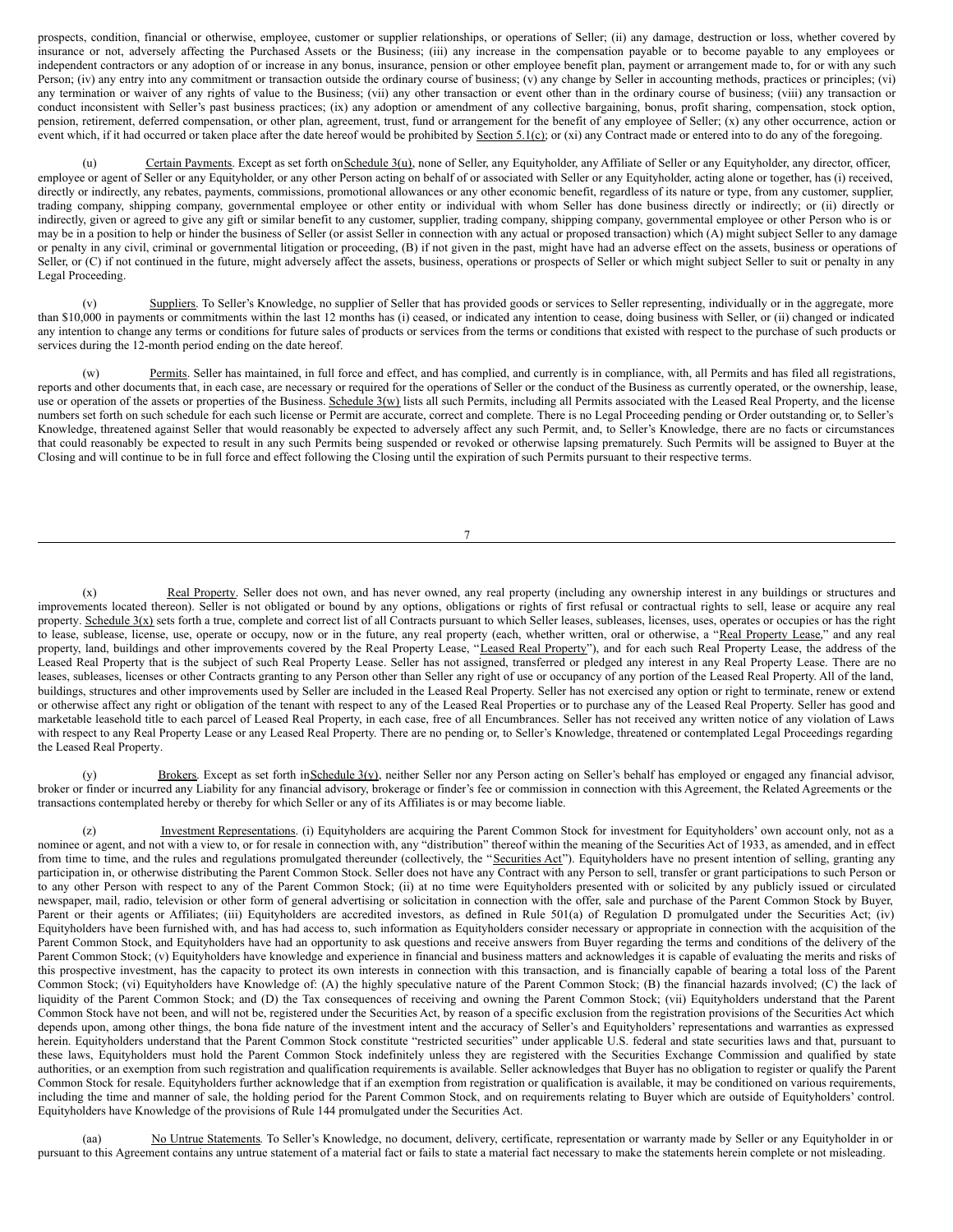## **ARTICLE IV. REPRESENTATIONS AND WARRANTIES OF BUYER AND PARENT**

**Section 4.** Representations and Warranties of Buyer and Parent. Buyer and Parent jointly and severally represent and warrant to Seller and Equityholders as follows:

(a) Organization; Standing and Power. Buyer is a limited liability company duly organized, validly existing and in good standing under the Laws of the State of Colorado. Parent is a corporation duly incorporated, validly existing and in good standing under the Laws of the State of Nevada. Each of Buyer and Parent has full limited liability company or corporate, as applicable, power and authority to execute, deliver and perform this Agreement and all Related Agreements to which it is, or at the Closing will be, a party and to consummate the transactions contemplated by this Agreement and each of the Related Agreements to which it is, or at the Closing will be, a party.

(b) Authorization and Non-Contravention. The execution, delivery and performance of this Agreement and the Related Agreements to which either of Buyer or Parent is, or at the Closing will be, a party, and the consummation of the transactions contemplated hereby and thereby, have been duly authorized by all necessary limited liability company or corporate, as applicable, action on the part of Buyer or Parent, as applicable. This Agreement and the Related Agreements to which Buyer or Parent is, or at the Closing will be, a party each constitute a legal, valid and binding obligation of Buyer or Parent, enforceable pursuant to its terms. Each of Buyer's and Parent's execution, delivery and performance of this Agreement and the Related Agreements to which Buyer or Parent is, or at the Closing will be, a party, and the consummation of the transactions contemplated hereby and thereby does not and will not (i) constitute a breach, violation or infringement of such Person's governing documents, (ii) constitute a breach or violation of or a default under (with or without due notice or lapse of time or both) any Law, Order or other restriction of any Governmental Authority to which such Person or any of its assets or properties is subject, (iii) conflict with, result in a breach of, constitute a default under, result in the acceleration of, create in any party the right to accelerate, terminate, modify or cancel, or require any notice under, any Contract or Permit to which such Person is a party or by which such Person is bound or by which any of such Person's assets or properties is bound or affected, (iv) except as set forth in Schedule 4(b), require any Permit, certificate, consent, waiver, authorization, novation or notice of or to any other Person, including any Governmental Authority or any party to any Contract to which Buyer or Parent, as applicable, is a party, except, with respect to subsections (ii), (iii) and (iv) as would not materially adversely affect Buyer's or Parent's, as applicable, ability to consummate the transactions contemplated by this Agreement.

(c) Representations and Warranties. The representations and warranties of Seller and Equityholders set forth inArticle III constitute the only representations and warranties, express or implied, that are being made by Seller or Equityholders, their representatives or attorneys to Buyer, Parent and their respective representatives and attorneys in connection with this Agreement.

## **ARTICLE V. COVENANTS**

#### **Section 5.1.** Pre-Closing Covenants.

(a) General. During the period commencing on the date hereof and ending on the earlier to occur of the date on which this Agreement is validly terminated pursuant hereto or the Closing (the "Interim Period"), each of the Parties will use reasonable efforts to take, or cause to be taken, all action, and to do, or cause to be done, all things reasonably necessary, proper or advisable in order to consummate and make effective the transactions contemplated by this Agreement and the Related Agreements in a prompt and expeditious manner; provided, however, that nothing in this Agreement requires, or will be construed to require, Buyer to take, or to refrain from taking, any action (including agreeing to any concession or arrangement with any Governmental Authority or other Person that would impose any material obligation on Buyer) that would result in any restriction with respect to any properties, assets, business or operations of Buyer or its Affiliates, or to cause its Affiliates to do or agree to do any of the foregoing, whether prior to, at or following the Closing.

9

(b) Notices and Consents. During the Interim Period, Seller will give all notices to Governmental Authorities and other Persons and use reasonable efforts to obtain, in writing, without penalty or condition which is adverse to Buyer, all consents, Permits, certificates, covenants, waivers, authorizations or novations required in connection with the transactions contemplated by this Agreement and the Related Agreements as expeditiously as possible. During the Interim Period, Seller will provide Buyer a complete copy of all letters, applications or other documents prior to their submission to or promptly after receipt from any Governmental Authority or other Person with respect to each consent, Permit, certificate, covenant, waiver, authorization or novation, and will afford Buyer the opportunity to comment on any letter, application and other document to be submitted reasonably in advance of the anticipated time of submission. During the Interim Period, Seller will inform Buyer of the content of any oral submission reasonably in advance of an anticipated oral communication with any Governmental Authority and afford Buyer the opportunity to comment on any such oral submission. During the Interim Period, Seller will promptly and regularly advise Buyer concerning the status of each consent, Permit, certificate, covenant, waiver, authorization or novation, including any difficulties or delays experienced in obtaining and any conditions required for such items. During the Interim Period, Seller will not permit any of its officers or any other representatives or agents to participate in any meeting with any Governmental Authority with respect to any filings, investigation or other inquiry relating to the transactions contemplated hereby unless it consults with Buyer in advance and, to the extent permitted by such Governmental Authority, gives Buyer the opportunity to attend and participate thereat. During the Interim Period, neither Seller nor Buyer will: (i) enter into any agreement with any Governmental Authority not to consummate the transactions contemplated by this Agreement or the Related Agreements without the prior written consent of the other; or (ii) take any other action that would be reasonably likely to prevent or materially delay the receipt of any such consent, approval, waiver, authorization, notice or novation.

(c) Operation and Preservation of Business. During the Interim Period, without the prior written consent of Buyer, Seller will not, and Equityholders will cause Seller to not, engage in any practice, take any action or enter into any transaction outside of the Ordinary Course of Business, except for any action expressly required by this Agreement. During the Interim Period, without the prior written consent of Buyer, Seller will not, and Equityholders will cause Seller not to, engage in any practice, take or fail to take any action or enter into any Contract or transaction that could reasonably be expected to cause the representations and warranties of Seller and Equityholders contained herein to be untrue at any time between the date hereof and the Closing. During the Interim Period, Seller will conduct, and Equityholders will cause Seller to conduct, the Business in the Ordinary Course of Business and in compliance with all Laws, and will keep the Business and its assets and properties, including Seller's present operations, physical facilities, licenses, working conditions, insurance policies, goodwill and relationships with lessors, licensors, suppliers, customers, employees and other business relations substantially intact, open and operational. Without limiting the generality of the foregoing, during the Interim Period, Seller will not, and Equityholders will cause Seller not to, without the prior written consent of Buyer, take any of the following actions: (i) amend, extend or terminate any material Contract or enter into any Contract, which if entered into prior to the date hereof, would be a material Contract; (ii) incur any Liability (including any Indebtedness) other than in the Ordinary Course of Business; (iii) dispose of or encumber any assets of Seller other than in the Ordinary Course of Business; (iv) increase any compensation or benefits of any employees or independent contractors of Seller or establish any new compensation or benefit plan; (v) hire, retain, engage or terminate any employee or independent contractor or make any other material personnel changes; (vi) accelerate any accounts receivable, delay or postpone any capital expenditure or the payment of accounts payable or other Liabilities, or change, in any material respect, Seller's practices in connection with the making of capital expenditures or the payment of accounts payable; (vii) grant any Person any license of or other right to IP other than non-exclusive licenses of Products granted in the Ordinary Course of Business; (viii) except as required as a result of a change in Law or GAAP after the date hereof, change any of the financial accounting principles or practices of Seller; (ix) commence or settle any Legal Proceeding; (x) issue any equity interests or debt securities or repurchase or cancel any equity interests or debt securities of Seller; (xi) declare, set aside, or pay any non-cash dividend or make any non-cash distribution with respect to any equity securities of Seller or enter into any Contract with any of Equityholders; (xii) take any action that would reasonably be expected to have a material and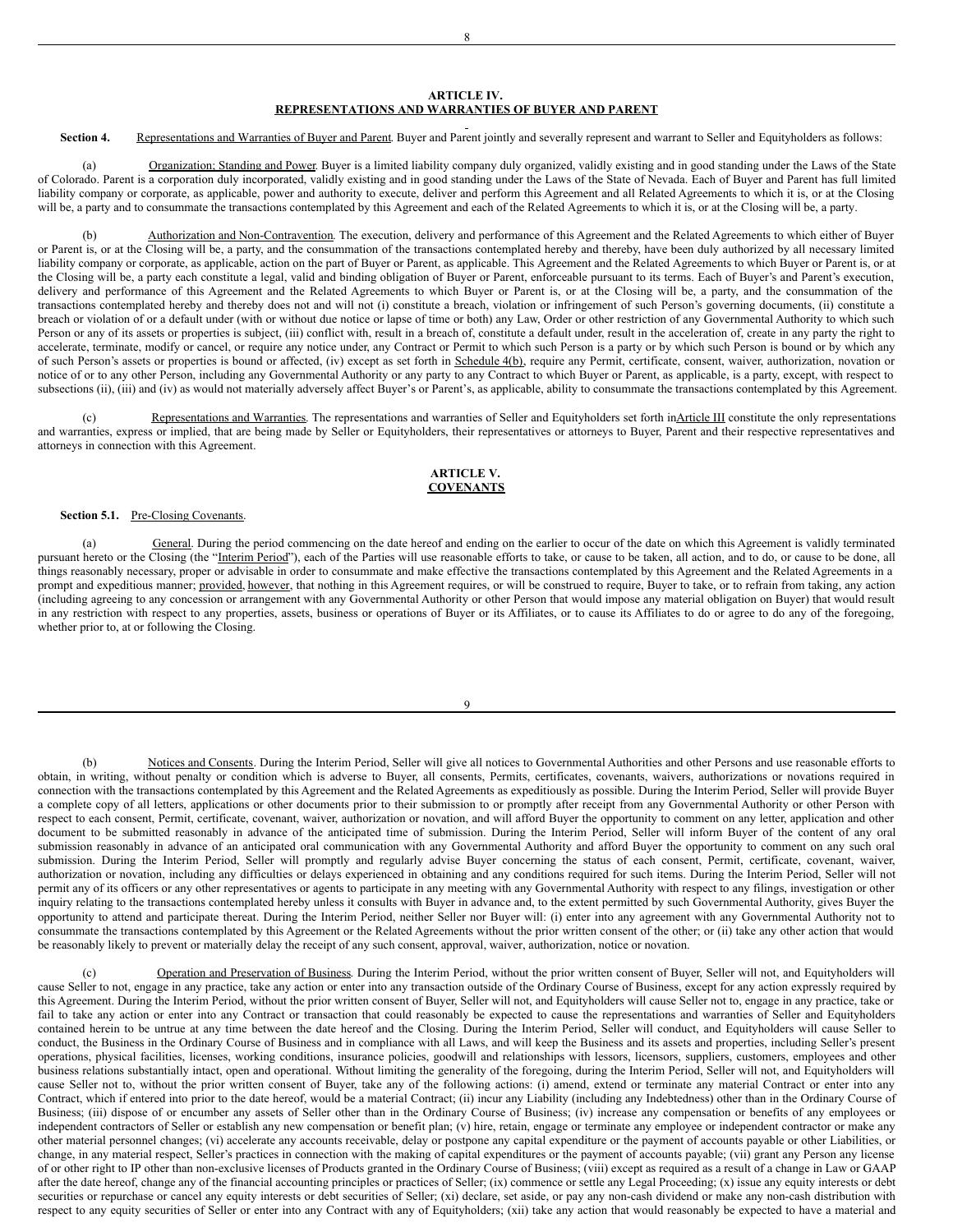adverse effect on the Business or the Purchased Assets; (xiii)(A) change or make any Tax election, (B) adopt or change any Tax accounting methods, (C) amend a Tax Return, (D) agree to any claims for Tax adjustments or assessments, or (E) settle any Tax claim, audit or assessment; or (xiv) agree or commit to take any of the actions described in clauses (i) through (xiii) above.

Preservation of Inventory. During the Interim Period, Seller will, and each Equityholder will cause Seller to, use its reasonable efforts to maintain and preserve all Inventory associated with the Business in a good and saleable condition, including being non-expired and free from mildew, fungus, rot, spoilage and agricultural neglect. During the Interim Period, Seller will maintain at least substantially similar levels of inventory of flower, trim, concentrate and edibles at the Business locations as Seller has maintained over the previous twelve (12) months prior to the date hereof.

10

(e) Access. The Parties agree that, during the Interim Period and in compliance with the applicable laws of the state of Colorado, Buyer and its authorized agents and representatives will have the right to: (i) inspect and audit Seller's books and records, (ii) access Seller's facilities; and (iii) consult with Seller's officers, directors, managers, employees, attorneys, auditors and accountants concerning customary due diligence matters. Such access will be at reasonable times and in a manner not to unreasonably interfere with the normal business operations of Seller.

(f) Notice of Developments. During the Interim Period, Seller will, and Equityholders will cause Seller to, give prompt written notice to Buyer of any event, occurrence or development causing, or allegation by a third party which, if true, would cause, or which would reasonably be expected to cause: (i) a breach or inaccuracy of any of the representations and warranties in Section 3; (ii) any breach or nonperformance of or noncompliance with any covenant or agreement of Seller or any Equityholder in this Agreement or any Related Agreement; (iii) the failure of any condition set forth in Section 6.1; (iv) any material damage to or loss or destruction of any properties or assets owned or leased by Seller (whether or not insured); or (v) the occurrence or threatened occurrence of any event or condition which resulted in, or could reasonably be expected to result in, a material and adverse effect on the Business or the Purchased Assets. No disclosure by any Party pursuant to this Section 5.1(f) will be deemed to amend or supplement the schedules to this Agreement or prevent or cure any misrepresentation, breach of warranty, or breach of covenant, agreement or obligation.

(g) Exclusivity. During the Interim Period, neither Seller nor any Equityholder will, and each will cause each of such Person's respective officers, employees, directors, managers, members, partners, equityholders, advisors, representatives, agents and Affiliates not to, directly or indirectly solicit, initiate, encourage (including by way of furnishing information), or take any other action to facilitate any inquiry or the making of any proposal which constitutes, or could reasonably be expected to lead to, any acquisition or purchase of a substantial portion of the assets, equity interests or other securities of Seller or any tender offer or exchange offer, merger, consolidation, business combination, sale of substantially all assets, sale of securities, recapitalization, spin-off, liquidation, dissolution or similar transaction involving Seller, or any other transaction, the consummation of which would or could reasonably be expected to prevent or materially delay the consummation of the transactions contemplated by this Agreement or any Related Agreement (any of the foregoing, an "Alternate Transaction Proposal") or agree to or endorse any Alternate Transaction Proposal. Seller and each Equityholder will promptly, and in any case within 24 hours, notify Buyer of any Alternate Transaction Proposal and provide a written copy thereof.

#### **Section 5.2.** Post-Closing Covenants.

## (a) Restrictive Covenants.

(i) From and after the Closing, Seller and Equityholders will keep confidential and not disclose to any other Person or use for such Person's own benefit or the benefit of any other Person any confidential or non-public information regarding the Business. The obligation of Seller, Equityholders and their Affiliates under this Section  $5.2(a)(i)$  will not apply to information that is or becomes generally available to the public without breach of the commitment provided for in this ection  $5.2(a)(i)$  or is required to be disclosed by Law; provided, however, that, in the case of a required disclosure, Seller, Equityholders or such other Person, as applicable, will notify Buyer as early as reasonably practicable prior to disclosure to allow Buyer to take appropriate measures to preserve the confidentiality of such information.

(ii) As a material inducement to Buyer to enter into and perform its obligations under this Agreement, Seller and each Equityholder agree that, from the Closing Date through the two-year anniversary of the Closing Date (the "Non-Compete Restricted Period"), Seller and each Equityholder will not, and will cause their respective employees, officers, directors, managers, agents and Affiliates not to, directly or indirectly own any interest in, manage, control, participate in (whether as an owner, officer, director, manager, employee, partner, agent, representative or otherwise), consult with, render services for, become employed by, or in any other manner engage in the storage, distribution, delivery or retail sale of cannabis or cannabis product within the Restricted Area, provided, however, that Seller and each Equityholders may engage in the ownership or operation of a Colorado recreational marijuana cultivation facility so long as such facility applies for no more than a single Tier 1 license issued from the state of Colorado after the Closing Date. Nothing herein will prohibit any such Person from being a passive owner of not more than two percent (2%) of the outstanding stock of any class of a cannabis corporation that is publicly traded. "Restricted Area" means, with respect to Seller and Johnson, the State of Colorado and, with respect to Productive Investments, within 1 mile of any store operated by Parent in the State of Colorado.

11

(iii) As a material inducement to Buyer to enter into and perform its obligations under this Agreement, from the Closing Date through the two-year anniversary of the Closing Date (the "Non-Solicit Restricted Period"), Seller and each Equityholder (A) will not, and will cause their respective employees, officers, directors, managers, agents and Affiliates not to, directly or indirectly contact, approach or solicit for the purpose of offering employment to or hiring (whether as an employee, consultant, agent, independent contractor or otherwise) or actually hire any Person employed by Buyer or its Affiliates (or any successor to the Business); provided, however, that this Section 5.2(a)(iii) will not prohibit any such Person from conducting any general solicitations in a newspaper, trade publication or other periodical or web posting not specifically targeted at any Person employed by Buyer or its Affiliates (or any successor to the Business); and (B) will not induce or attempt to induce any customer or other business relation of the Business into any business relationship that might materially harm Buyer or its Affiliates or the Business.

(iv) As a material inducement to Buyer to enter into and perform its obligations under this Agreement, from and after the Closing, Seller and each Equityholder will not, and will cause their respective employees, officers, directors, managers, agents and Affiliates not to, directly or indirectly denigrate, defame or disparage Buyer or its Affiliates (including Parent) and their respective equityholders, managers, directors, officers, employees, independent contractors or representatives or the Business.

(v) Seller and each Equityholder acknowledges and agrees that, in the event of a breach or alleged breach by such Person of any of the provisions of thisSection 5.2(a), monetary damages will not constitute a sufficient remedy. Consequently, in the event of any such breach or alleged breach, Buyer, its Affiliates and their successors or assigns may, in addition to other rights and remedies existing in their favor, apply to any court of law or equity of competent jurisdiction for specific performance, injunctive relief, or both, or any other equitable remedies available to enforce or prevent any violations of the provisions hereof (including, without limitation, the extension of the Non-Compete Restricted Period or Non-Solicit Restricted Period, as applicable, by a period equal to (A) the length of the violation of this Section 5.2(a) plus (B) the length of any court proceedings necessary to stop such violation), in each case, without the requirement of posting a bond or proving actual damages.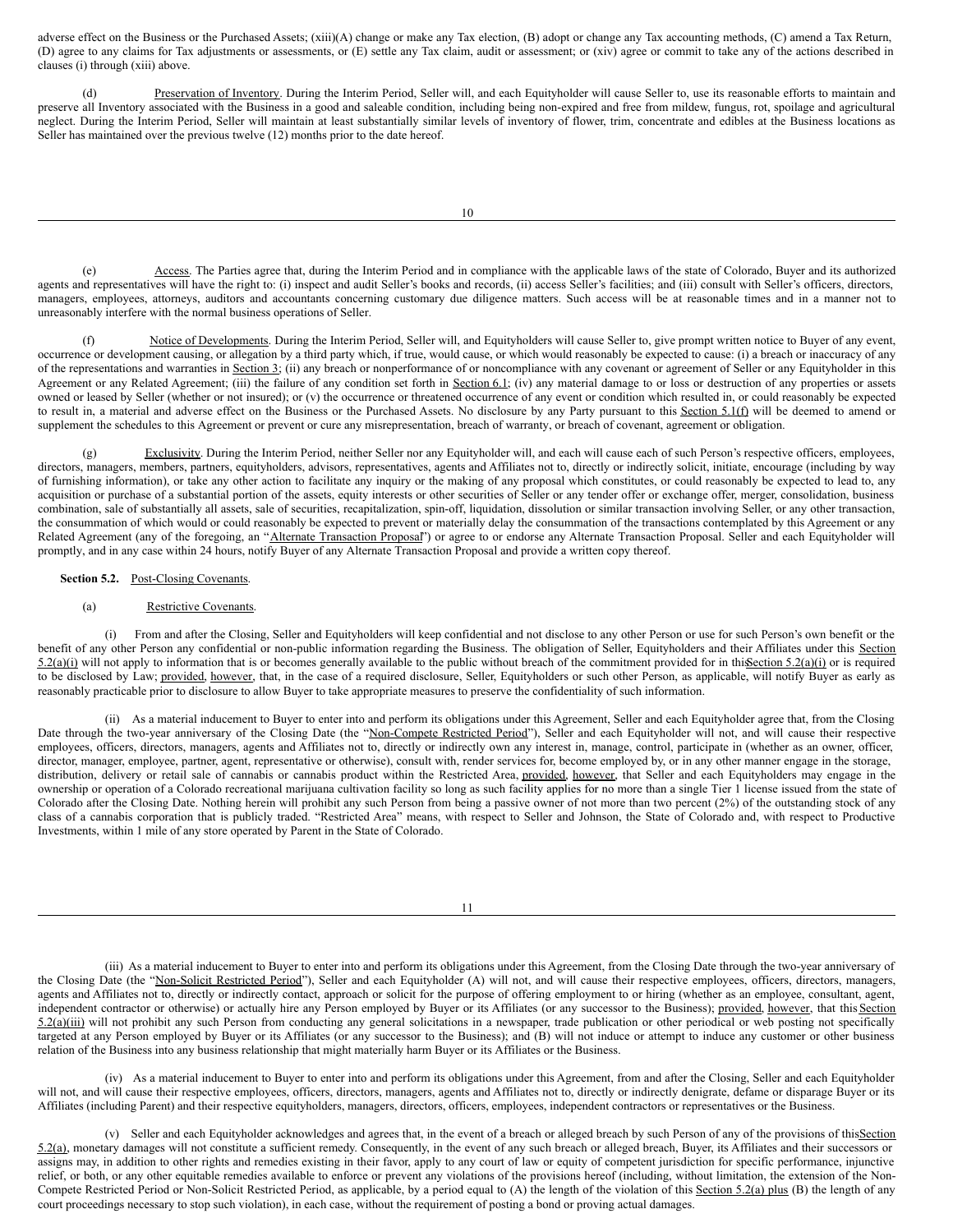(b) Inability to Assign Assets. Notwithstanding anything to the contrary contained in this Agreement or in any Related Agreement, to the extent that the assignment or attempted assignment to Buyer of any Contract or Permit that is included among the Purchased Assets (each, an "Assigned Contract"), or any claim, right or benefit arising thereunder or resulting therefrom, is prohibited by any Law, or would require any consent, waiver, authorization, notice or novation by any Person, and such consent, waiver, authorization, notice or novation has not been obtained or made prior to the Closing in a form and substance reasonably acceptable to Buyer, or with respect to which any attempted assignment would be ineffective or would materially and adversely affect the rights of Seller or Buyer thereunder, then neither this Agreement nor any Related Agreement will constitute an assignment or attempted assignment thereof, and the same will not be assigned at the Closing. If any consent, waiver, authorization, novation or notice that is necessary for the effective assignment to Buyer of any Assigned Contract cannot be obtained or made and, as a result, the material benefits of such Assigned Contract cannot be provided to Buyer following the Closing as otherwise required pursuant to this Agreement, then Seller will use commercially reasonable efforts to, with respect to any such Assigned Contracts, for a period of six months, cooperate with Buyer in any reasonable arrangement designed to provide Buyer with the rights and benefits under such Assigned Contract, including enforcement for the benefit of Buyer of any and all rights of Seller against any other party to such Assigned Contract arising out of any breach or cancellation of such Assigned Contract by such other party and, if requested by Buyer, acting as an agent on behalf of Buyer. Once any such consent, waiver, authorization, or novation is obtained or notice is properly made in form and substance reasonably acceptable to Buyer, Seller will assign such Assigned Contract to Buyer at no additional cost to Buyer.

(c) Post-Closing Payments. After the Closing, Seller and Equityholders will cause any financial institution to which any cash, checks or other instruments of payment are delivered to an account not transferred to Buyer at the Closing with respect to the Purchased Assets or the Assumed Liabilities, including, without limitation, funds relating to any accounts receivable or any other Purchased Assets, through any "lock-box" or similar arrangement, to immediately remit same to Buyer, but in all cases within five Business Days after receipt thereof. To the extent not remitted immediately to Buyer, Buyer may offset such amounts against any obligation of Buyer to Seller or Equityholders now or hereafter existing. Seller will periodically provide Buyer with such additional evidence or supporting detail as Buyer may reasonably request regarding particular payments or outstanding accounts included in the Purchased Assets or the Assumed Liabilities.

(d) Apportionment of Taxes and Cooperation. Notwithstanding any other provision of this Agreement, Seller and Equityholders will be jointly and severally liable and jointly and severally liable indemnify Buyer for all Taxes attributable to the ownership or sale of the Purchased Assets or any operations of Seller for all taxable periods (or portions thereof) ending on or before the Closing Date ("Pre-Closing Taxes"). Taxes which are real property or personal property Taxes will be allocated proportionally as Pre-Closing Taxes based on the number of days in the applicable taxable period during which the Purchased Assets were owned by Seller. If Buyer makes a payment of any Pre-Closing Taxes or any Taxes specified below, it will be entitled to prompt reimbursement from Seller or Equityholders for such Taxes upon presentation to Seller of evidence of such payment. Seller and Equityholders will be jointly and severally liable and indemnify Buyer for any sales, use, documentary, recording, stamp, value added, excise, transfer or similar Taxes arising from the sale of the Purchased Assets or the transactions contemplated by this Agreement ("Transfer Taxes"). Claims arising under this Section 5.2(d) will survive for the full period of any applicable statute of limitations plus an additional sixty (60) days.

12

Section **5.3.** Release of Claims. Effective as of the Closing, except with respect to (a) any claim to enforce the terms of or any breach of this Agreement or any Related Agreement and (b) if (and only if) Equityholder is an officer, member or director of Seller, any rights, if any, with respect to any directors' and officers' liability insurance policy (collectively, the "Unreleased Claims"), each Equityholder and Seller (collectively, the "Releasors"), unconditionally and irrevocably waives, releases and forever discharges Buyer and Parent and each of their respective Affiliates (each, a "Released Person"), from any past, present or future dispute, claim, controversy, demand, right, obligation, Liability, action or cause of action of any kind or nature, whether unknown, unsuspected or undisclosed, related to any matters, causes, conditions, acts, conduct, claims, circumstances or events arising out of or related to the Business, and none of any Equityholder, Seller or any other Releasor will seek to recover any amounts in connection therewith or thereunder from any Released Person.

## **ARTICLE VI. CONDITIONS TO CLOSING**

Section 6.1. Conditions to the Obligation of Buyer and Parent to Closing. The obligation of Buyer and Parent to consummate the transactions contemplated by this Agreement and the Related Agreements is subject to the satisfaction at or before the Closing of all of the following conditions, any one or more of which may be waived by Buyer, in Buyer's sole discretion:

(a) Representations and Warranties. All of the representations and warranties made by Seller and Equityholders in this Agreement must be (i) true and correct as of the date hereof and (ii) true and correct in all material respects at and as of the Closing as though made on the Closing Date (except to the extent such representations and warranties are made as of a specified date, in which case, such representations and warranties must be true and correct in all material respects as of such specified date); provided, however, that, with respect to subpart (ii) of this Section 6.1(a), such representations and warranties that are qualified by Materiality Qualifiers (as so qualified) and the Fundamental Representations must be true and correct in all respects at and as of the Closing as though made then and as though the Closing Date were substituted for the date of this Agreement throughout Article III.

(b) Covenants. Seller and Equityholders must have performed and complied in all material respects with all of their respective covenants, obligations and agreements in this Agreement to be performed and complied with at or before the Closing.

(c) Proceedings. No Legal Proceeding will be pending or threatened with respect to Seller, Equityholders or the Business in which an unfavorable Order would: (i) prevent or materially impair the consummation of any of the transactions contemplated by this Agreement or any Related Agreement; or (ii) cause any of the transactions contemplated by this Agreement or any Related Agreement to be rescinded following consummation (and no such Order will be in effect).

(d) Seller Deliveries. Seller must have delivered to Buyer or have caused to be delivered to Buyer each of the following documents at or before the Closing:

a certificate executed by a duly authorized officer of Seller and each Equityholder (or if an Equityholder is an individual, by such Equityholder), dated as of the Closing Date certifying that (A) as to Seller and such Equityholder, as applicable, each of the conditions specified in Sections 6.1(a), 6.1(b), 6.1(c), 6.1(e) and 6.1(f) are satisfied in all respects, (B) attached thereto are true, complete and correct copies of the resolutions of the board of directors of Seller and Equityholders authorizing the execution, delivery and performance of this Agreement and the Related Agreements and the consummation of the transactions contemplated herein and therein, as are then in full force and effect and (C) attached thereto are good standing certificates, dated as of a recent date prior to the Closing Date, from the Governmental Authority of the jurisdiction of Seller's incorporation or organization and each other jurisdiction in which Seller is qualified to do business (the "Closing Certificate");

- (ii) the Bill of Sale, duly executed by Seller;
- (iii) the Equityholder Bill of Sale, duly executed by Equityholders;
- (iv) the IP Assignment Agreement, duly executed by Seller;

(v) A copy of Schedule A (Effective Date of Change of Ownership) to any contingent Approval letter received by Buyer or Seller from the MED that is fullyexecuted by Seller;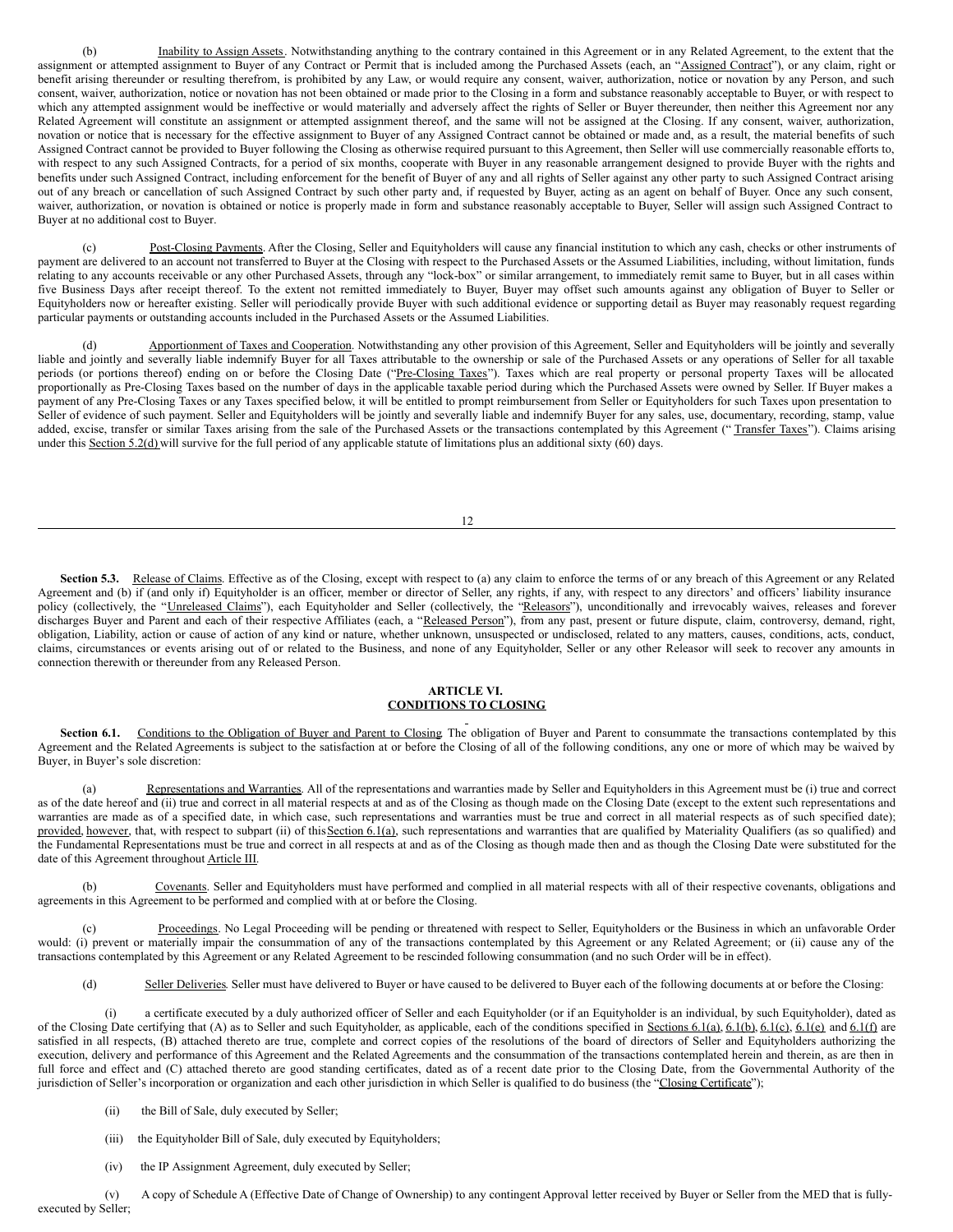<span id="page-11-0"></span>13

(vii) duly completed and executed IRS Forms W-9 from Seller and any other Person receiving any payments from Buyer pursuant to this Agreement or any Related Agreement;

(viii) no later than three Business Days prior to the Closing Date, a payoff letter from each lender of Seller or other holder of Closing Date Repaid Indebtedness or any Encumbrance with respect to the Purchased Assets contemplated to be repaid on the Closing Date, reasonably acceptable to Buyer, including that all Encumbrances on the properties or assets of Seller, including any Purchased Asset, will automatically be released upon the satisfaction of the conditions in such letter (each, a "Payoff Letter");

(ix) no later than three (3) Business Days prior to the Closing Date, an invoice from each holder of Seller Transaction Expenses contemplated to be repaid on the Closing Date in customary form, reasonably acceptable to Buyer (the "Seller Transaction Expenses Invoices");

(x) a Lease Estoppel Certificate and Lease Assignment with respect to each Real Property Lease, duly executed by the applicable landlord and Seller, in form reasonably satisfactory to Buyer;

(xi) the Lock-Up Agreement, duly executed by Seller;

(xii) the Finders Agreement, duly executed by Johnson;

(xiii) (*A*) evidence satisfactory to Buyer of the full and final release of the all claims set forth in or related to the Settlement and Tolling Agreement and (*B*) the Release Agreement, duly executed by Seller, Johnson, Productive Investments and Youngdon Yun.

(xiv) evidence reasonably satisfactory to Buyer of release of all Encumbrances on the Purchased Assets;

(xv) evidence reasonably satisfactory to Buyer of the consent or approval of, and the giving of all notices to, those Persons whose consent or approval is required, or who are entitled to notice, in connection with Seller's execution, delivery and performance of this Agreement and the Related Agreements to which Seller is, or at the Closing will be, a party, and the consummation of the transactions contemplated hereby and thereby, including the consents of and notices to the Persons listed on Schedule  $6.1(d)(xiv)$ ; and

(xvi) such other instruments, documents and certificates as are required by the terms of this Agreement and the Related Agreements, or as may be reasonably requested by Buyer in connection with the consummation of the transactions contemplated herein.

(e) No Material Adverse Effect. There will have been no event or occurrence having a material and adverse effect on the Business or the Purchased Assets.

(f) Regulatory Approvals. The Parties will have received the Approvals, which Approval from the City and County of Denver and MED is in effect as of the Closing.

Section 6.2. Conditions to the Obligation of Seller and Equityholders to Close. The obligations of Seller and Equityholders to consummate the transactions contemplated by this Agreement and the Related Agreements is subject to the satisfaction at or before the Closing of all of the following conditions, any one or more of which may be waived by Seller, in its sole discretion:

(a) Representations and Warranties. All of the representations and warranties made by Buyer and Parent in this Agreement must be (i) true and correct as of the date hereof and (ii) true and correct in all material respects at and as of the Closing as though made on the Closing Date (except to the extent such representations and warranties are made as of a specified date, in which case, such representations and warranties must be true and correct in all material respects as of such specified date); provided, however, that, with respect to subpart (ii) of this Section 6.2(a), such representations and warranties that are qualified by Materiality Qualifiers (as so qualified) must be true and correct in all respects at and as of the Closing as though made then and as though the Closing Date were substituted for the date of this Agreement throughout Article IV.

(b) Covenants. Buyer and Parent must have performed and complied in all material respects with all of their respective covenants, obligations and agreements under this Agreement to be performed or complied with at or before the Closing, including, without limitation, the payment of the Purchase Price.

14

(c) Buyer Deliveries. Buyer or Parent, as applicable, will have delivered to Seller each of the following at or before the Closing:

(i) a certificates of a duly authorized officer of each of Buyer, dated as of the Closing Date and executed by such officers, to the effect that, as to Buyer and as to Parent, as applicable, each of the conditions specified above in Sections 7.2(a) and 7.2(b) is satisfied in all respects;

- (ii) the Bill of Sale, duly executed by Buyer;
- (iii) the Equityholder Bill of Sale, duly executed by Buyer;
- (iv) the Estoppel Certificate and Lease Assignments, duly executed by Buyer;
- (v) the IP Assignment Agreement, duly executed by Buyer;
- (vi) the Finders Agreement, duly executed by Buyer; and

(vii) A copy of Schedule A (Effective Date of Change of Ownership) to any contingent Approval letter received by Buyer or Seller from the MED that is fullyexecuted by Buyer.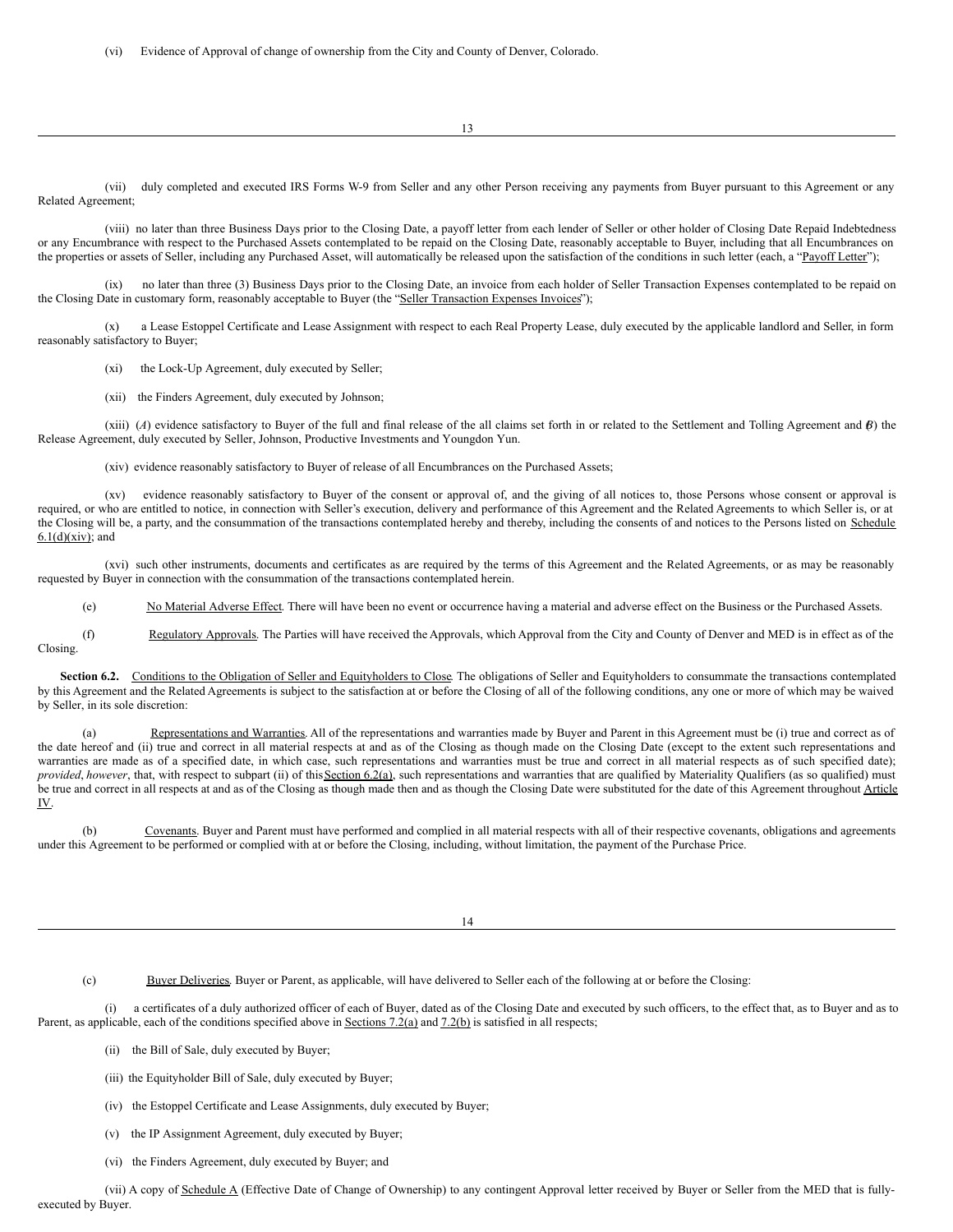Section 6.3. Closing. The closing of the transactions contemplated by this Agreement and the Related Agreements (the "Closing") will take place by email (in portable document format) transmission to the respective offices of legal counsel for the Parties of the requisite documents, duly executed where required, delivered upon actual confirmed receipt, on the fourth Business Day following the satisfaction or waiver of all conditions to the obligations of the Parties to consummate the transactions contemplated hereby set forth in Section 6.1 and Section 6.2 (other than conditions with respect to actions the respective Parties will take at the Closing itself) or such other place, date and time as mutually agreed upon by the Parties (the "Closing Date").

## **ARTICLE VII. TERMINATION**

**Section 7.1.** Termination.

(a) Termination Generally. This Agreement may be terminated at any time prior to the Closing as follows:

(i) Buyer, on its own behalf and on behalf of Parent, and Seller, on its own behalf and on behalf of Equityholders, may terminate this Agreement by mutual written consent;

(ii) Buyer, on its own behalf and on behalf of Parent, may terminate this Agreement by giving written notice to Seller: (A) in the event that Seller or any Equityholder breaches any representation, warranty, covenant, obligation or agreement contained in this Agreement in any respect, and such breach or breaches, individually or collectively, would, if occurring or continuing on the Closing Date, give rise to the failure of a condition set forth in Section 6.1 to be satisfied, Buyer notifies Seller of the breach, and the breach, if capable of cure, continues without cure for a period of thirty (30) days after the notice of breach (*provided* that Buyer will not have the right to terminate this Agreement pursuant to this Section 7.1(a)(ii) if Buyer is then in breach of any of its representations, warranties, covenants, obligations or agreements contained in this Agreement which would give rise to the failure of a condition set forth in Section 6.2 to be satisfied); (B) if the Closing has not occurred on or before June 15, 2022 (the "*Outside Date*") (unless the failure results primarily from Buyer breaching any representation, warranty, covenant, obligation or agreement contained in this Agreement); (C) an applicable Law or final, non-appealable Order by a U.S. federal or state court of competent jurisdiction will have enacted, entered, enforced, promulgated, issued or deemed applicable to the transactions contemplated by this Agreement that prohibits the Closing; or (D) unilaterally, in its sole discretion, subject to Section 7.1(c); and

15

(iii) Seller, on its own behalf and on behalf of Equityholders, may terminate this Agreement by giving written notice to Buyer: (A) in the event that Buyer breaches any representation, warranty, covenant, obligation or agreement contained in this Agreement in any respect, and such breach or breaches, individually or collectively, would, if occurring or continuing on the Closing Date, give rise to the failure of a condition set forth in Section 6.2 to be satisfied, Seller notifies Buyer of the breach, and the breach, if capable of cure, continues without cure for a period of thirty (30) days after the notice of breach (*provided* that Seller will not have the right to terminate this Agreement pursuant to this Section 7.1(a)(iii) if Seller is then in breach of any of its representations, warranties, covenants, obligations or agreements contained in this Agreement which would give rise to the failure of a condition set forth in Section 6.1 to be satisfied); (B) if the Closing has not occurred on or before the Outside Date (unless the failure results primarily from Seller or any Equityholder breaching any representation, warranty, covenant or agreement contained in this Agreement); or (C) an applicable Law or final, non-appealable Order by a U.S. federal or state court of competent jurisdiction will have enacted, entered, enforced, promulgated, issued or deemed applicable to the transactions contemplated by this Agreement that prohibits the Closing.

(b) Effect of Termination. The termination of this Agreement pursuant to Section 7.1(a) will not be deemed to release any Party from any Liability for breach of any representation, warranty, covenant, obligation or agreement contained in this Agreement (nor a waiver of any right in connection therewith) and will be in addition to any other right or remedy a Party has under this Agreement or otherwise. The exercise of a right of termination of this Agreement is not an election of remedies.

(c) Earnest Money. In the event that Buyer, on its own behalf or on behalf of Parent, terminates this Agreement pursuant to clause (D) of Section 7.1(a)(ii), or has not taken action to close the transactions contemplated by this Agreement and the Related Agreements after the fourth (4th) Business Day following the satisfaction or waiver of all conditions to the obligations of the Parties to consummate the transactions contemplated by this Agreement set forth in Section 6.1 and Section 6.2 (collectively the "Earnest Money Retention Triggers"), then, within three (3) Business Days from the date of such termination or the date of such failure to take action (provided that such date is on or before the Outside Date), as applicable, Seller will retain the Earnest Money Payment Amount; provided that in the event that the Earnest Money Payment Amount is retained by Seller pursuant to this Section 7.1(c), the Parties acknowledge that such retention will be deemed to be liquidated damages and the sole and exclusive remedy (whether at law, in equity, in contract, in tort or otherwise) for any and all Damages suffered or incurred by Seller, Equityholders or any of their respective Affiliates or any other Person in connection with or related to or arising out of this Agreement (and the termination thereof) or for a breach or failure to perform hereunder or otherwise (in any case, whether willfully, intentionally, unintentionally or otherwise) or the transactions contemplated by this Agreement and the Related Agreements (and the abandonment thereof) and upon retention of the Earnest Money Payment Amount by Seller pursuant to this Section 7.1(c), neither Parent, Buyer nor any of their Affiliates will have any further liability or obligation relating to or arising out of this Agreement. If this Agreement is terminated for any reason other than the Earnest Money Retention Triggers, Seller will promptly (but within three (3) Business Days of such termination) repay the Earnest Money Payment amount to Buyer.

## **ARTICLE VIII. INDEMNIFICATION**

#### **Section 8.1.** Indemnification.

(a) Indemnification Obligations of Seller and Equityholders. Seller and Equityholders will jointly and severally indemnify, defend and reimburse Buyer, Parent and their respective Affiliates and each of their respective Affiliates, officers, directors, managers, subsidiaries, employees, successors, assigns, agents and representatives (the "Buyer Indemnified Parties") for and hold harmless each Buyer Indemnified Party from and against and be liable for any Damages related to or arising, directly or indirectly, out of, caused by or resulting from any of the following: (i) any Excluded Liabilities or Excluded Assets; (ii) any breach of any of the representations and warranties of Seller and Equityholders in **Article III**; (iii) any breach of any term, provision, covenant or agreement contained in this Agreement or any of the Related Agreements by Seller or any Equityholder; (iv) any inaccuracy or misrepresentation in any certificate or other document or instrument delivered by Seller or any Equityholder or caused to be delivered by Seller pursuant to any provision of this Agreement; (v) any broker, investment banker or adviser fees, or any other fees, costs or expenses incurred by or on behalf of Seller or any Equityholder in connection with this Agreement or any Related Agreement; (vi) any Pre-Closing Taxes, Transfer Taxes or other Taxes of Seller; or (vii) any fraud, knowing or intentional misrepresentation or breach or willful misconduct on the part of Seller or any Equityholder. Notwithstanding anything contained herein to the contrary, the obligations of Seller and Equityholders pursuant to Section 8.1(a)(ii) (a) will not apply to the first \$30,000 in Damages (the 'General Threshold"), (b) will be limited to, and will not exceed, \$500,000 (the "Cap") in the aggregate and (c) in the case of a claim pursuant toSection 8.1(a)(ii) as a result of the breach of the first sentence of Section  $3(g)$  and without limiting the preceding clause (a), will not apply to any individual claim or group of related claims unless and until such claim is for an amount in excess of \$5,000 (the "Condition of Assets Threshold," and together with the General Threshold, the "Thresholds"); provided, however, that the Thresholds and the Cap will not apply to any Damages resulting from breaches of Fundamental Representations or intentional or fraudulent actions, misrepresentations or breaches. For purposes of calculating the amount of Damages arising out of or relating to any inaccuracy or breach of any representation or warranty in Article III, and the determination of whether a breach has occurred, all Materiality Qualifiers will be disregarded. Furthermore, notwithstanding anything in this Agreement to the contrary, the obligations of Equityholders pursuant to Section 8.1(a)(ii) shall not apply to the Thresholds and will be limited to, and will not exceed, 65% of the Cap for Johnson and 35% of the Cap for Productive Investments (respectively, the "Equityholders Cap"); provided, however, the Thresholds and the Equityholders Cap will not apply to any Damages resulting from breaches of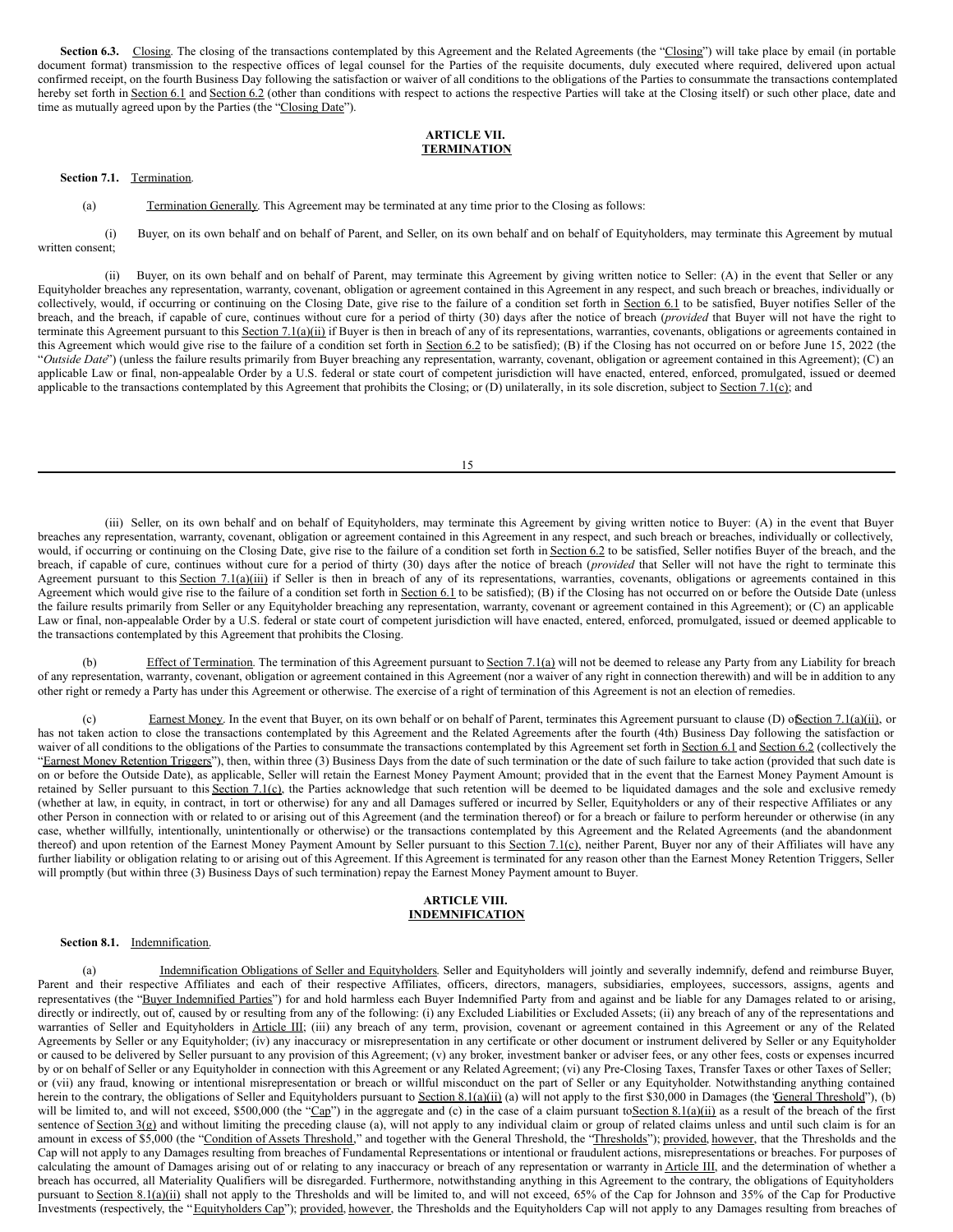16

(b) Indemnification Obligations of Buyer and Parent. Buyer and Parent will jointly and severally indemnity, defend and reimburse Seller and Equityholders and their respective Affiliates and each of their respective Affiliates, officers, directors, managers, subsidiaries, employees, successors, assigns, agents and representatives (the "Seller Indemnified Parties") for and hold harmless each Seller Indemnified Party from and against and be liable for any Damages related to or arising, directly or indirectly, out of, caused by or resulting from any of the following: (i) any breach of any of the representations and warranties of Buyer or Parent in Article IV; (ii) any breach of any term, provision, covenant or agreement contained in this Agreement or any of the Related Agreements by Buyer or Parent; or (iii) any fraud, knowing or intentional misrepresentation or breach or willful misconduct on the part of Buyer or Parent.

(c) Survival. The representations and warranties contained in this Agreement or in any Related Agreement, and all related rights to indemnification, will survive the Closing as follows: (i) all of the representations and warranties of Seller and Equityholders contained in this Agreement and the Closing Certificate, in each case, other than the Fundamental Representations, will survive the Closing and terminate on the date that is 18 months after the Closing Date; and (ii) the Fundamental Representations, including the Fundamental Representations referenced in the Closing Certificate, will survive the Closing and will terminate on the six-year anniversary of the Closing Date. All other covenants, obligations and agreements contained in this Agreement will survive the Closing for the later of (a) three (3) years following the Closing Date or (b) 60 days following the date on which such covenant is fully performed.

(d) Recovery. If and to the extent that any Buyer Indemnified Party or Seller Indemnified Party is entitled to indemnification pursuant to this Agreement (after giving effect to the limitations on indemnification set forth in Section 8.1(a)), such Buyer Indemnified Party or Seller Indemnified Party will recoup all or any portion of any Damages to which such Buyer Indemnified Party or Seller Indemnified Party is entitled by directing cash payment of, and Sellers and Equityholders or Buyer and Parent, respectively, will pay, monetary Damages from Seller and Equityholders or Buyer and Parent, respectively; provided that, subject to the Cap or Equityholders Cap, Buyer may instead elect to offset such Damages (i) from the Indemnity Holdback Amount; (ii) from any amounts owed by Buyer to Seller or any Equityholder pursuant to this Agreement; or (iii) by directing Parent to cancel a number of shares of Parent Common Stock held by Seller, any Equityholder or their respective Affiliates on the books and records of Parent (such number of shares of Parent Common Stock to be determined by dividing the amount of such Damages by the Per Parent Share Price, rounded down to the nearest whole share). Such remedies are not exclusive of any other remedies the Buyer Indemnified Party may exercise at law or in equity to satisfy Seller's and Equityholders' indemnification obligations hereunder.

(e) Indemnity Holdback Amount. The Indemnity Holdback Amount, less any amounts that have been released to compensate any Buyer Indemnified Party for Damages as provided in this Section 8.1 or to compensate a Deficiency as provided in Section 2.3(b), will be released to Seller within ten (10) Business Days after the date that is 18 months after the Closing Date (the "Release Date"); provided, however, that any portion of the Indemnity Holdback Amount that is necessary to satisfy any pending claims for indemnification pursuant to this Section 8.1 specified in a written notice delivered to Seller prior to 11:59 p.m., Mountain Time, on the Release Date will not be payable to Seller hereunder until final resolution of all such claims, at which time the amount of the Indemnity Holdback Amount held back to satisfy such pending claims, to the extent not released to compensate any Buyer Indemnified Party for Damages as provided in this Section 8.1 will be released to Seller. Each Party will cooperate, and cause any Affiliate to cooperate, in timely making all filings, Tax Returns, reports, claims for refund and forms as may be required in connection with the foregoing to comply with all applicable Laws. Upon request, Buyer, Seller, and the Equityholders, as applicable, will provide each other with the information that either party reasonably requests in connection with its Tax reporting obligations under applicable Law. The release of any portion of the Indemnity Holdback Amount pursuant to this Section 8.1(e) will be in the form of Indemnity Holdback Shares in an amount, rounded down to the nearest whole share, equal to (y) the released portion of the Indemnity Holdback Amount divided by (z) the Per Parent Share Price. Any amounts that have been released to compensate any Buyer Indemnified Party for Damages as provided in this Section 8.1 or to compensate a Deficiency as provided in Section 2.3(b) may be cancelled by Parent.

(f) Disclaimer. Except as expressly set forth in this Agreement, including the representations and warranties set forth in Article III, the Purchased Assets are to be purchased, acquired, and accepted by Purchaser from Seller "AS IS", "WHERE IS" and "WITH ALL FAULTS".

#### **ARTICLE IX. MISCELLANEOUS**

## **Section 9.1.** Miscellaneous

Governing Law. This Agreement and the agreements executed in connection herewith will be governed by the laws of the State of Colorado (regardless of the laws that might otherwise govern under applicable principles of conflicts of law of the State of Colorado) as to all matters including, but not limited to, matters of validity, construction, effect, performance and remedies.

(b) Specific Performance. The Parties agree that if any party hereto is obligated to, but nevertheless does not, perform any covenant, agreement or obligation set forth in this Agreement or any of the Related Agreements, then any other party, in addition to all other rights or remedies such party may have, will be entitled to the remedy of specific performance mandating that the other party or parties perform such covenant, agreement or obligation. In an action for specific performance by any party against any other party, the other party will not plead adequacy of damages at law.

(c) Further Assurances. From time to time after the Closing Date, at Buyer's request, and without further consideration from Buyer, Seller and Equityholders will execute and deliver such other instruments of conveyance and transfer and take such other actions as Buyer reasonably may require to convey, transfer to and vest in Buyer and to put Buyer in possession of the Purchased Assets.

(d) Waiver of Compliance; Consents. Any failure of Seller or Equityholders, on the one hand, or Buyer, on the other hand, to comply with any obligation, covenant, agreement or condition herein may be waived in writing by Buyer or by Seller, respectively, but such waiver or failure to insist upon strict compliance with such obligation, covenant, agreement or condition will not operate as a waiver of, or estoppel with respect to, any subsequent or other failure. Whenever this Agreement requires or permits consent by or on behalf of any Party hereto, such consent will be given in writing in a manner consistent with the requirements for a waiver of compliance as set forth in this Section 9.1(d).

(e) Expenses. Each Party will pay its own legal, accounting and other expenses incurred by such Party or on its behalf in connection with this Agreement and the transactions contemplated herein and all such fees incurred by Sellers, any Equityholder and any of their Affiliates at or prior to the Closing are deemed Excluded Liabilities.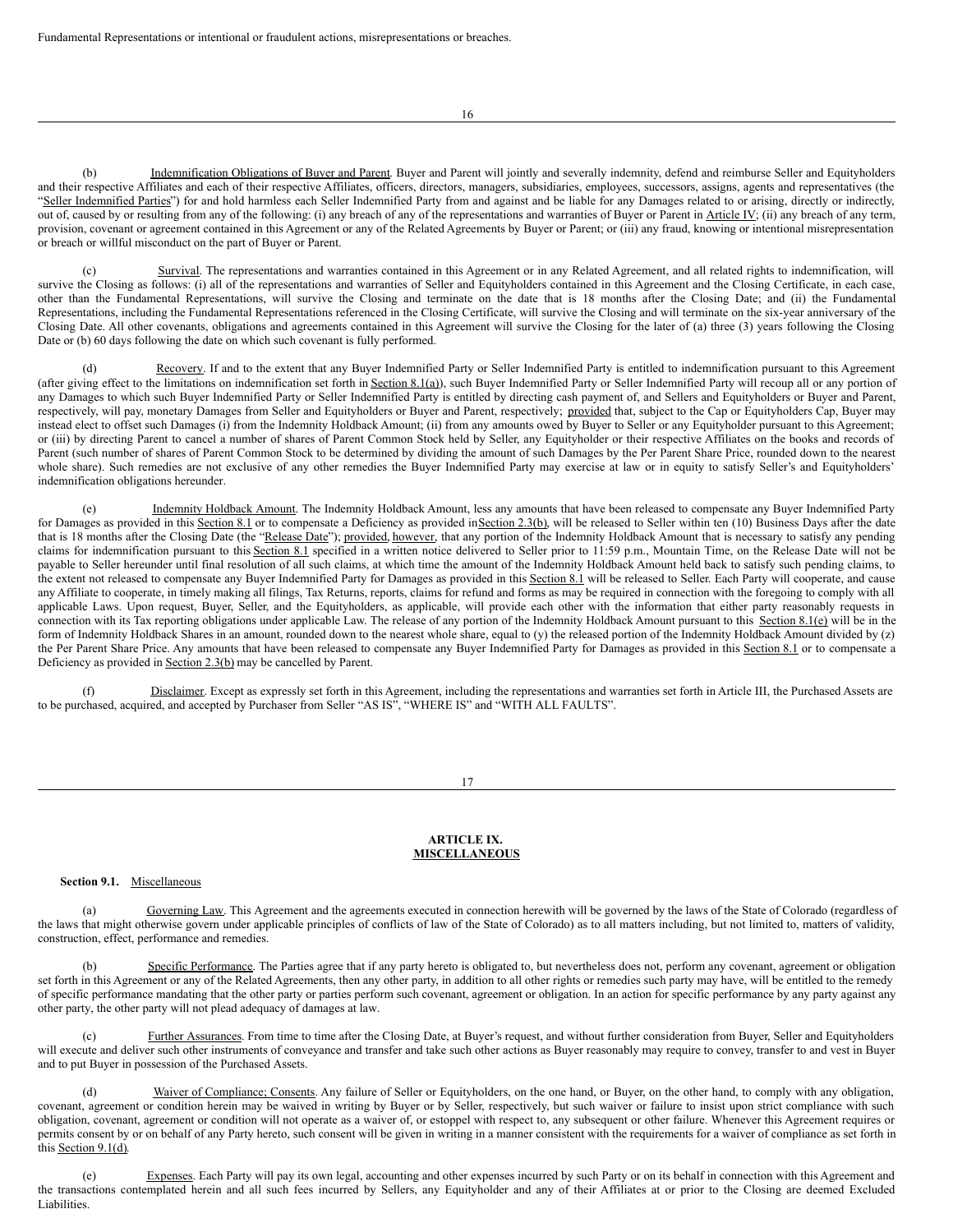(f) Legend. Seller acknowledges and agrees that the certificates representing Parent Common Stock pursuant to this Agreement may contain a legend in form acceptable to Buyer in its discretion.

Notices. All notices and other communications hereunder will be in writing and will be deemed received (i) on the date of delivery if delivered personally or by messenger service, (ii) on the date of confirmation, by reply email, of receipt of transmission by email (or, the first  $(1<sup>st</sup>)$  Business Day following such receipt if (x) the date is not a Business Day or (y) confirmation of receipt is given after 5:00 p.m., Mountain Time) or (z) on the date of confirmation of receipt if delivered by a nationally recognized courier service (or, the first (1<sup>st</sup>) Business Day following such receipt if (a) the date is not a Business Day or (b) confirmation of receipt is given after 5:00 p.m., Mountain Time), to the Parties at the following addresses or email addresses (or at such other addresses or email addresses for a Party as will have been specified by like notice):

if to Buyer or Parent, to:

Schwazze 4880 Havana Street, Suite 201 Denver, Colorado 80239 Attention: Dan Pabon Email Address: dan@schwazze.com

with a copy to (not constituting notice):

Perkins Coie LLP 1900 Sixteenth Street, Suite 1400 Denver, Colorado 80202 Attention: Kester Spindler and Kyle Simon Email Address: kspindler@perkinscoie.com; ksimon@perkinscoie.com

if to Seller, to: Urban Health & Wellness, Inc. 2675 W 38th Avenue Denver, CO 80211 Attention: Patrick Johnson Email Address: coachpj75@gmail.com

with a copy to (not constituting notice):

Wysocki Law Group, P.C. 4582 S. Ulster St., Suite 950 Denver, CO 80237 Attention: Jeremy S. Wysocki Email Address: jwysocki@wysocki.law

if to Equityholders, to:

Urban Health & Wellness, Inc 2675 W 38th Avenue Denver, CO 80211 Attention: Patrick Johnson Email Address: coachpj75@gmail.com

with a copy to (not constituting notice):

Wysocki Law Group, P.C. 4582 S. Ulster St., Suite 950 Denver, CO 80237 Attention: Jeremy S. Wysocki Email Address: jwysocki@wysocki.law

with a copy to (not constituting notice):

Ireland Stapleton Pryor & Pascoe, PC 717 17 th Street, Suite 2800 Denver CO 80202 Attention: Mark E. Lacis Email Address: MLacis@irelandstapleton.com

(h) Appointment of Seller as Agent. Each Equityholder (a) hereby irrevocably constitutes and appoints Seller as such Equityholder's agent, attorney in fact and representative, with full power to do any and all things on behalf of such Equityholder, and to take any action required or contemplated to be taken by such Equityholder, under this Agreement or any Related Agreement (including any amendments, waivers or modifications of this Agreement) and (b) will be bound by all actions taken by Seller regarding this Agreement or any Related Agreement or in connection with any transaction contemplated hereby or thereby. Buyer and Parent will at all times (i) be entitled to rely upon any communication with Seller as being binding with respect to each Equityholder, (ii) have no obligation to otherwise communicate with any Equityholder (including indemnification matters) and (iii) not be liable to any Equityholder for any action taken or omitted to be taken by Buyer or Parent.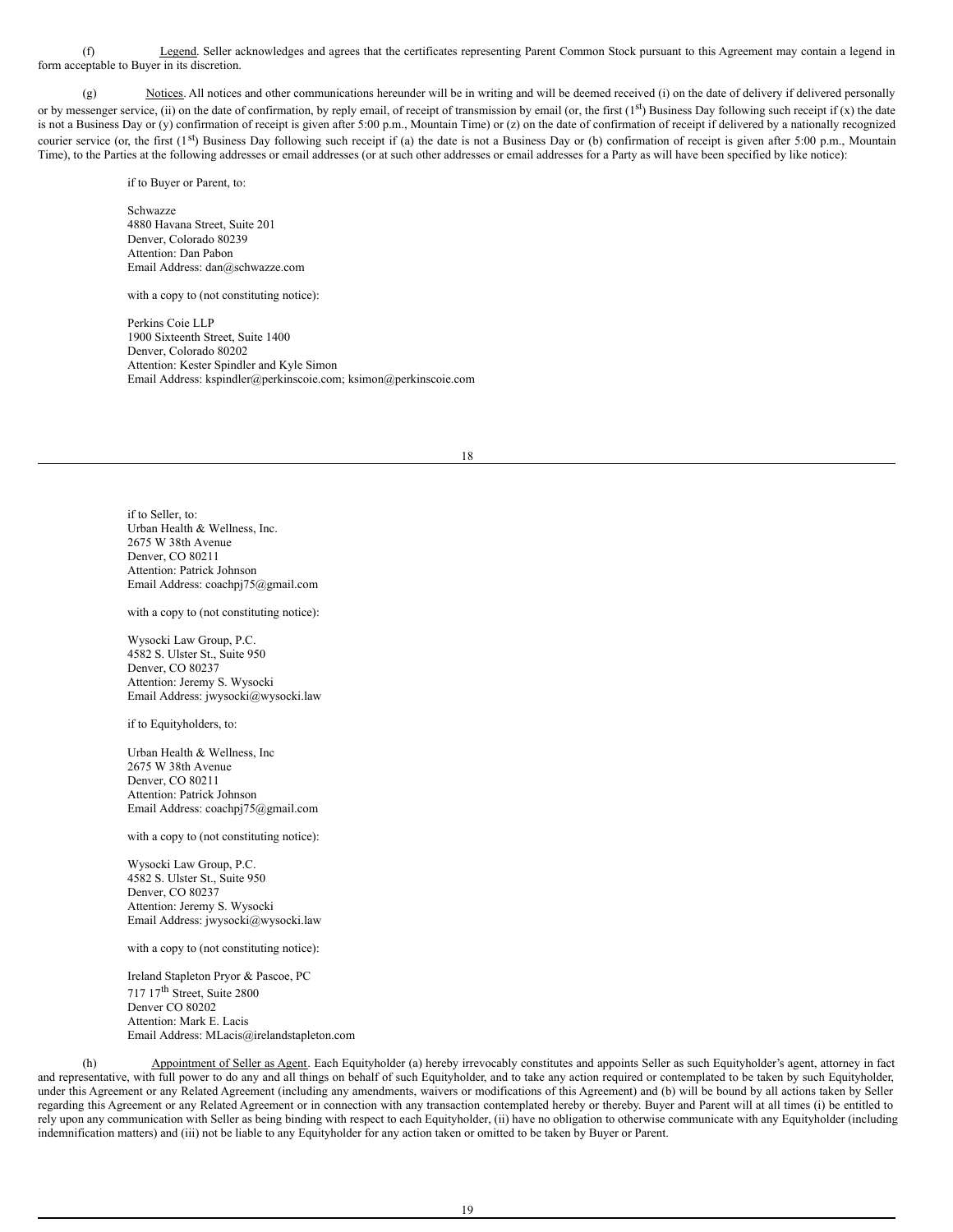Risk of Loss. Seller will bear all risk of loss, destruction or damage to any of the Purchased Assets occurring prior to the Closing, regardless of circumstance. Buyer will have no responsibility with respect thereto.

(j) Press Release and Public Announcements. Except as otherwise required by Law, Seller and Equityholders will not, and will not permit any of their respective Affiliates, representatives or advisors to, issue or cause the publication of any press release or make any other public announcement, including any tombstone advertisements or any announcements to employees, customers or suppliers of Seller or the Business with respect to the transactions contemplated by this Agreement and the Related Agreements without the prior written consent of Buyer. Notwithstanding anything in this Agreement to the contrary, following the Closing, Buyer, Parent or any of their respective Affiliates, representatives or advisors may issue or cause the publication of any press release or make any other public announcement, including any tombstone advertisements, with respect to the transactions contemplated by this Agreement and the Related Agreements without the prior written consent of Seller or Equityholders.

Partial Invalidity. In the event that any provision of this Agreement, or the application thereof, becomes or is declared by a court of competent jurisdiction to be illegal, void or unenforceable, the remainder of this Agreement will continue in full force and effect. The Parties further agree to replace such void or unenforceable provision of this Agreement with a valid and enforceable provision that will achieve, to the extent possible, the economic, business and other purposes of such void or unenforceable provision.

Interpretation<sub>.</sub> In this Agreement: (a) headings are for convenience of reference only and will not affect the meaning or interpretation of this Agreement; (b) the words "herein," "hereunder," "hereby" and similar words refer to this Agreement as a whole (and not to the particular sentence, paragraph, Article or Section where they appear); (c) terms used in the plural include the singular, and vice versa, unless the context clearly requires otherwise; (d) unless otherwise required by the context in which they appear, the terms "assets" and "properties" are used interchangeably; (e) unless expressly stated herein to the contrary, reference to any document (except for any reference to a document in the Disclosure Schedule) means such document as amended or modified and as in effect from time to time pursuant to the terms thereof; (f) unless expressly stated herein to the contrary, reference to any Law means such Law as amended, modified, codified, replaced or reenacted, in whole or in part, and as in effect from time to time, including any rule or regulation promulgated thereunder; (g) the words "including," "include" and variations thereof are deemed to be followed by the words "without limitation"; (h) "or" is used in the sense of "and/or"; "any" is used in the sense of "any or all"; and "with respect to" any item includes the concept "of" such item or "under" such item or any similar relationship regarding such item; (i) unless expressly stated herein to the contrary, reference to a document, including this Agreement, will be deemed to also refer to each annex, addendum, exhibit, schedule or other attachment thereto; (j) unless expressly stated herein to the contrary, reference to an Article, Section, Schedule, Disclosure Schedule, or Exhibit is to an article, section, schedule, the Disclosure Schedule, or exhibit, respectively, of this Agreement; (k) when calculating a period of time, the day that is the initial reference day in calculating such period will be excluded and, if the last day of such period is not a Business Day, such period will end on the next day that is a Business Day; (I) with respect to all dates and time periods in or referred to in this Agreement, time is of the essence; (m) unless otherwise required by the context in which they appear, the terms "will" and "will" are used interchangeably; and (n) the phrase "the date hereof" means the date of this Agreement, as stated in the first paragraph hereof; All dollar (\$) references in this Agreement are to United States dollars and all amounts that are to be calculated or paid hereunder will be calculated or paid in United States dollars. The Parties acknowledge and agree that any reference herein or in the Disclosure Schedule to documents having been furnished, delivered, made available or disclosed to Buyer, or words of similar import, will be deemed to refer to such documents as were made available and accessible to Buyer and Buyer's representatives for their review by posting to the "Project Umbrella" folder in the electronic data room hosted by Dropbox.com before 5:00 p.m., Mountain Time, on the date that is three (3) Business Days prior to the date hereof.

(m) Assignment. This Agreement and all of the provisions hereof and the other documents or agreements contemplated hereby will be binding upon and inure to the benefit of the Parties hereto and their respective heirs, successors and permitted assigns, but neither this Agreement nor any of the rights, interests or obligations hereunder or under any of the other documents or agreements contemplated hereby will be assigned by Seller or any Equityholder without the prior written consent of Buyer. Seller and Equityholders specifically consent to the assignment by Buyer of Buyer's rights under this Agreement and the other documents or agreements contemplated hereby to Buyer's successors and assigns.

(n) Counterparts*.* This Agreement may be executed in separate counterparts, each of which when so executed will be an original, but all of such counterparts will together constitute but one and the same instrument. This Agreement, which term as used throughout includes the Exhibits and Schedules hereto, embodies the entire agreement and understanding of the Parties hereto in respect of the subject matter contained herein.

(o) Entire Agreement*.* There are no restrictions, promises, representations, warranties, covenants or undertakings other than those expressly set forth or referred to herein. This Agreement supersedes all prior agreements and understandings between the Parties with respect to such subject matter. [*Signature Page Follows*]

20

If you are in agreement with the foregoing, please so indicate by signing and returning one copy of this Asset and Personal Goodwill Purchase Agreement, whereupon it will constitute the agreement of Buyer, Parent, Seller and Equityholders with respect to the subject matter hereof.

> **BUYER:** DOUBLE BROW, LLC By: SCHWAZZE COLORADO, LLC By: MEDICINE MAN TECHNOLOGIES, INC. (d/b/a SCHWAZZE), its sole manager

By: /s/ Dan Pabon Name: Dan Pabon Title: General Counsel and Chief Government Affairs Officer

**PARENT:** MEDICINE MAN TECHNOLOGIES, INC. (D/B/A SCHWAZZE)

By: /s/ Dan Pabon Name: Dan Pabon Title: General Counsel and Chief Government Affairs Officer

**SELLER:** URBAN HEALTH & WELLNESS, INC.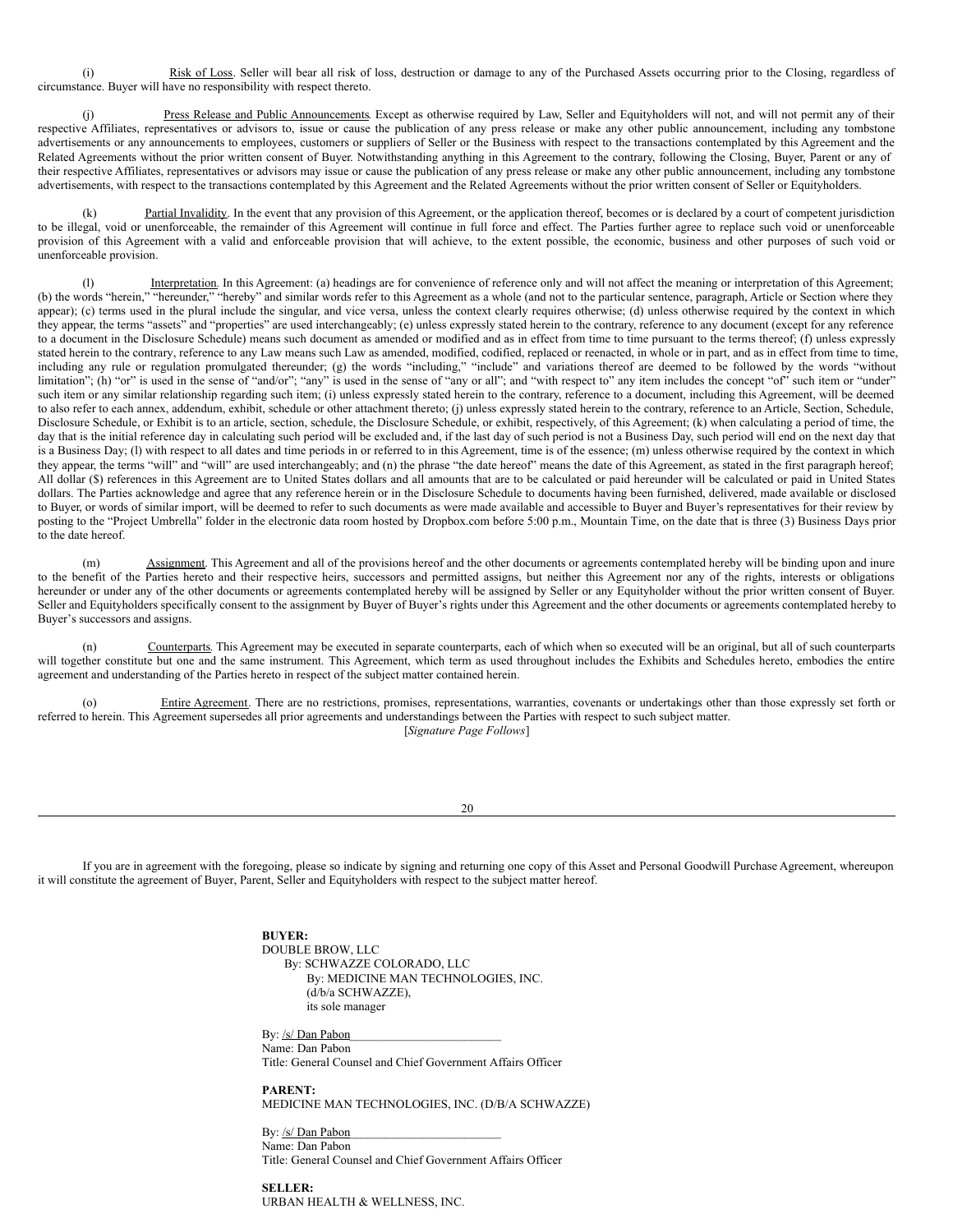By: /s/ Patrick Johnson Name: Patrick Johnson Title: President

#### **EQUITYHOLDERS:**

/s/ Patrick Johnson\_\_\_\_\_\_\_\_\_\_\_\_\_\_\_\_\_\_\_\_\_\_\_\_\_ Patrick Johnson

PRODUCTIVE INVESTMENTS, LLC

By: /s/ Youngdon Yun Name: Youngdon Yun Title: Owner

21

## **EXHIBIT A DEFINITIONS**

"Affiliate" means, with respect to any Person, any Person that controls, is controlled by or is under common control with, such Person. A Person will be presumed to have control when it possesses the power, directly or indirectly, to direct, or cause the direction of, the management or policies of another Person, whether through ownership of voting securities, by Contract or otherwise.

"Approval" or "Approvals" means any and all approvals from MED or the City or County of Denver required under applicable Law, as applicable, for (a) the transfer by Seller to Buyer of any Permit or (b) the consummation of the transactions contemplated by this Agreement.

"Bill of Sale" means the Bill of Sale and Assignment and Assumption Agreement, in substantially the form attached hereto as exhibit B,

"Business Day" means a day other than Saturday, Sunday or any bank holiday in Denver, Colorado.

"Closing Stock Consideration" means a number of shares of Parent Common Stock equal to the difference of (a) the Stock Consideration minus (b) the Indemnity Holdback Shares.

"Contract" means any contract, agreement, understanding, commitment, purchase order, warranty or guarantee, license, use agreement, lease (whether for real estate, a capital lease, an operating lease or other lease), instrument or note, in each case, whether oral or written.

"Damages" means any losses, costs, damages, Liabilities, Taxes, expenses, Legal Proceedings or Orders (including reasonable legal fees and expenses and all amounts paid in investigation, defense or settlement of any of the foregoing), whether asserted by third parties or incurred or sustained in the absence of third-party claims.

"Employee Benefit Plan" means any retirement, pension, profit sharing, deferred compensation, stock bonus, savings, bonus, incentive, cafeteria, medical, dental, vision, hospitalization, life insurance, accidental death and dismemberment, medical expense reimbursement, dependent care assistance, welfare, tuition reimbursement, disability, sick pay, holiday, vacation, employment, consulting, independent contractor, personal services, retention, severance, change of control, equity purchase, equity option, restricted equity, phantom equity, equity appreciation rights, loan, fringe benefit or other compensation or benefit plan, fund, policy, program, practice, Contract or arrangement of any kind (including any "employee benefit plan," as defined in Section 3(3) of ERISA, whether or not subject to ERISA), whether written or oral, qualified or nonqualified, funded or unfunded, or domestic or foreign, (a) that is sponsored, maintained, contributed to or required to be contributed to by Seller or any ERISA Affiliate (or to which Seller or ERISA Affiliate is a party) and that covers or benefits any current or former employee, officer, director, manager, consultant, independent contractor or other service provider of or to Seller (or any spouse, domestic partner, dependent or beneficiary of any such individual), or (b) with respect to which Seller has (or could have) any Liability (including any contingent Liability).

"Encumbrance" means any security interest, lien (including any mechanic's lien, materialmen's lien or Tax lien), restriction, claim, pledge, encumbrance, mortgage, deed of trust, option, restriction on transfer, imperfection of title, easement, encroachment, preemptive right, right of first refusal, right of first offer or charge of any kind or nature, whether consensual, statutory or otherwise.

"Equityholder Bill of Sale" means the Equityholder Bill of Sale and Assignment and Assumption Agreement, in substantially the form attached hereto as Exhibit C.

"ERISA" means the Employee Retirement Income Security Act of 1974.

"ERISA Affiliate" means any Person, trade or business that, together with Seller, is (or, at any time, was) treated as a single employer under Section 414(b), (c), (m) or (o) of the Code or Section  $4001(a)(14)$  or  $4001(b)(1)$  of ERISA.

"Fundamental Representations" means the representations and warranties set forth in Section 3(a), Section 3(b), Section 3(c), Section 3(d), Section 3(e), Section 3(e), Section 3(j), Section  $3(k)$ , Section 3(1), Section 3(r) and Section 3(t).

"Finders Agreement" means the Finders Agreement, in substantially the form attached hereto as Exhibit F.

<sup>&</sup>quot;GAAP" means generally accepted accounting principles in the United States.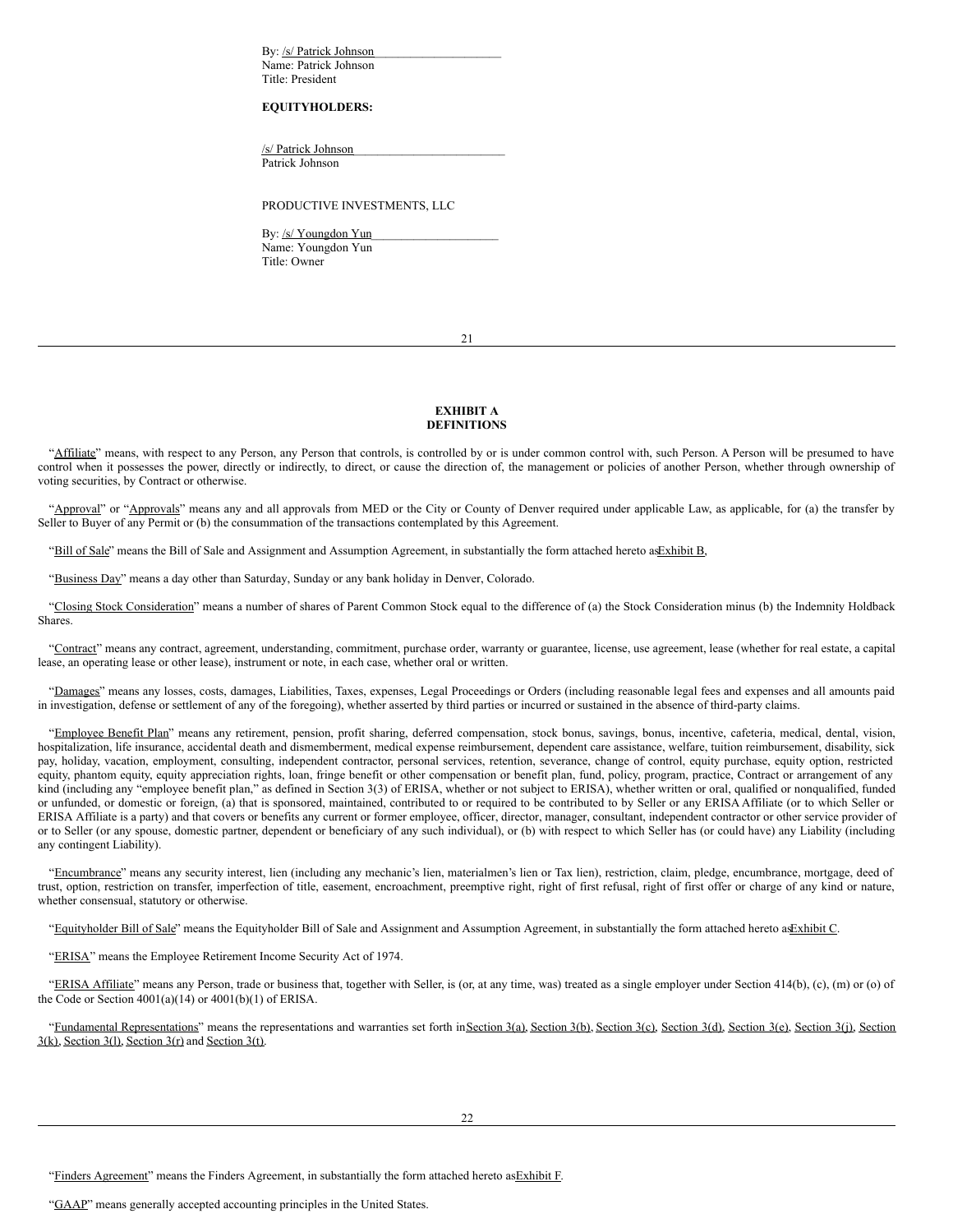"Governmental Authority" means any nation, state or province or any municipal or other political subdivision thereof, and any agency, commission, department, board, bureau, official, minister, tribunal or court, whether national, state, provincial, local, foreign, multinational or otherwise, exercising executive, legislative, judicial, regulatory or administrative functions of a nation, state or province or any municipal or other political subdivision thereof, and any arbitrator or arbitral body.

## "Indemnity Holdback Amount" has the meaning set forth in Section 2.2(c).

"Indemnity Holdback Shares" means a number of shares (rounded down to the nearest whole share) of Parent Common Stock equal to the quotient of (a) the Indemnity Holdback Amount divided by (b) the Per Parent Share Price.

"Indebtedness" means, without duplication, any Liability under or for any of the following (excluding any trade payable incurred in the Ordinary Course of Business), including any accrued interest, fees or other expenses regarding any of the foregoing, including any prepayment penalties or premiums, consent fees, break fees or similar payments or contractual charges: (a) indebtedness for borrowed money (including as a guarantor or if guaranteed or for which a Person is otherwise liable or responsible, including an obligation to assume indebtedness); (b) note, bond, debenture or similar instrument (including a letter of credit); (c) surety bond; (d) swap, hedging or similar Contract; (e) capital lease; (f) banker acceptance; (g) purchase money mortgage, indenture, deed of trust or other purchase money lien or conditional sale or other title retention Contract; (h) the deferred purchase price of property or services with respect to which such Person is liable (regardless of how structured), contingently or otherwise, as obligor or otherwise; or (i) Liability secured by any Encumbrance on any asset or property.

"IP" means, collectively: (a) all rights (anywhere in the world, whether statutory, common law or otherwise) in or affecting intellectual or industrial property or other proprietary rights, including with respect to the following: (i) patents and applications therefor, and patents issuing thereon, including continuations, divisionals, continuationsin-part, reissues, reexaminations, renewals and extensions; (ii) copyrights and registrations and applications therefor, works of authorship, "moral" rights and mask work rights; (iii) domain names, uniform resource locators and other names and locators associated with the internet, including applications and registrations thereof; (iv) telephone numbers; (v) trademarks, trade dress, trade names, logos and service marks, together with the goodwill symbolized by or associated with any of the foregoing and any applications, registrations and renewals therefore; (vi) all technology, ideas, research and development, inventions, manufacturing and operating specifications and processes, schematics, know-how, formulae, customer and supplier lists, shop rights, designs, drawings, patterns, Trade Secrets, confidential information, technical data, databases, data compilations and collections, web addresses and sites, software, computer architecture, and documentation; (vii) all other intangible assets, properties or rights; and (viii) the right to file applications and obtain registrations for any of the foregoing and claim priority thereto; (b) all claims, causes of action and rights to sue for past, present and future infringement or misappropriation of the foregoing, and all proceeds, rights of recovery and revenues arising from or pertaining to the foregoing; and (c) all copies and tangible embodiments of any of the foregoing (in whatever form or medium).

"IP Assignment Agreement" means the Intellectual Property Assignment Agreement attached hereto asExhibit D.

"Law" means any applicable provision of any constitution, treaty, statute, law (including the common and civil law), rule, regulation, ordinance, guidance, code or order enacted, adopted, issued or promulgated by any Governmental Authority, excluding any federal laws and regulations in connection with the manufacturing, sale and/or trafficking of marijuana.

"Legal Proceeding" means any claim (whether or not commenced, brought, conducted or heard by or before, or otherwise involving, any Governmental Authority) or other action, suit, arbitration, mediation, claim, audit, investigation, demand, hearing, petition, dispute, controversy, complaint, charge, inquiry, litigation, proceeding or administrative investigation.

"Liability" means any obligation or liability of any nature whatsoever, whether direct or indirect, matured or unmatured, known or unknown, absolute, accrued, contingent, due or to become due, or otherwise.

"Lock-up Agreement" means the Lock-up Agreement in substantially the form attached hereto as Exhibit E.

"Grow Inventory" means any marijuana clones, plants, flower or trim located at 4850 Jackson Street, Denver, CO 80216, which is not spoiled, unusable, expired or otherwise non-salable.

"Marijuana Inventory" means saleable marijuana products located at 2675 West 38th Avenue, Denver, CO 80211, including marijuana flower, trim, concentrate or infused product, which is not spoiled, unusable, expired or otherwise non-saleable.

"Materiality Qualifier" means any qualification for or references to "materially," "materiality," "material," "in all material respects" and words of similar import. "MED" means the Colorado Marijuana Enforcement Division.

"Order" means any order, conciliation, settlement, stipulation, ruling, requirement, notice, directive, award, decree, judgment or other determination of any Governmental Authority.

"Owned IP" means all Seller IP other than IP licensed to the Seller pursuant to a written license agreement.

"Parent Common Stock" means unregistered shares of the common stock, par value \$0.001, of Parent.

"Per Parent Share Price" means the price per share as of market close on the first (I<sup>st</sup>) trading day immediately preceding the Closing Date.

"Permit" means any permit, registration, approval, license, certificate or authorization issued by any Governmental Authority or quasi-governmental or self-regulatory body, including each of the Purchased Licenses.

"Person" means any Governmental Authority, individual, partnership, limited liability company, association, corporation or other entity or organization.

"Personal Information" means any information that alone or in combination with other information can be used to specifically identify any natural Person, together with any other information that is combined with or linked to any of the foregoing information, and including all de-identified data and all aggregated data derived from any of the foregoing information.

"Processed" or "Processing" means any operation performed on data or information, including the collection, creation, receipt, access, use, handling, compilation, processing, analysis, monitoring, maintenance, storage, purchase, sale, transmission (including cross-border), transfer, protection, disclosure, deletion, destruction, or disposal of data or information.

"Registered IP" means any Owned IP that is the subject of an application or registration with any Governmental Authority, including any domain name registration and any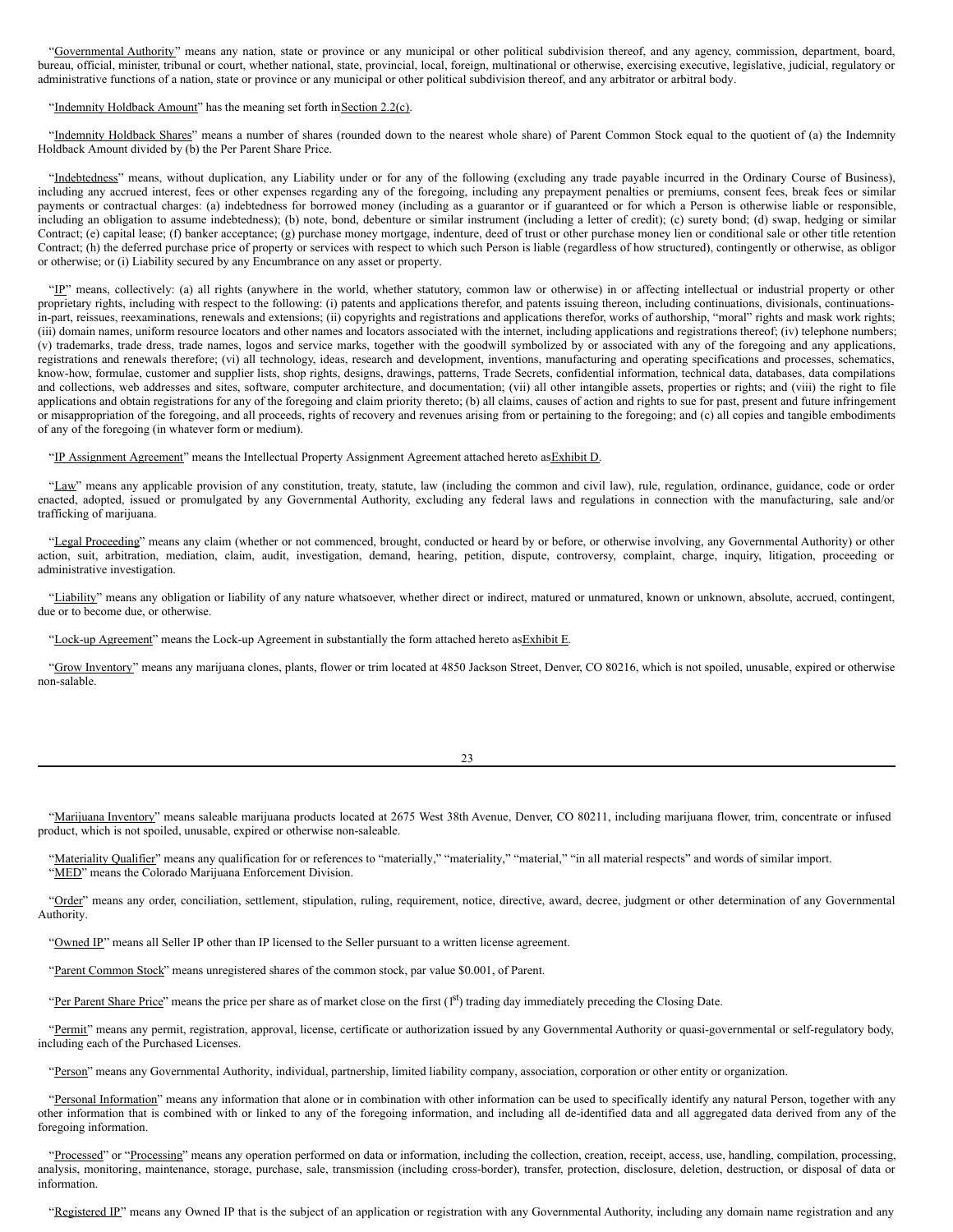application or registration for any patent, copyright or trademark.

"Related Agreements" means the Bill of Sale, Equityholder Bill of Sale, the IP Assignment Agreement, the Closing Certificates, the Lockup Agreement, Finders Agreement, Release Agreement, any Estoppel Certificate and Lease Assignment and all other documents, agreements and instruments executed and delivered in connection with this Agreement.

"Release Agreement" means the Release Agreement, in a form reasonably acceptable to Buyer, releasing all claims against the Seller or Johnson arising from the Settlement and Tolling Agreement, in the form attached hereto as Exhibit G.

"Seller IP" means any and all IP used, held for use, owned or purported to be owned (in whole or in part) by the Seller or licensed to the Seller, in each case, in connection with the Business.

"Seller's Knowledge" means the actual or constructive knowledge of Johnson and Sharron Johnson after reasonable inquiry and investigation (including due inquiry of Persons knowledgeable about the subject matter thereof).

"Settlement and Tolling Agreement" means that certain Confidential Mutual Settlement Release, dated September 27, 2021, by and between Seller and Equityholders and that certain Tolling Agreement, dated September 27, 2021, attached thereto.

24

"Tax" means (a) all federal, state, and local, foreign income, gross receipts, sales, use, production, ad valorem, value-added, transfer, franchise, registration, profits, capital gains, business, license, lease, service, service use, withholding, payroll, social security, disability, employment, unemployment, estimated, excise, severance, environmental, stamp, occupation, premium, property (real or personal), real property gains, windfall profits, customs, duties or other taxes of any kind whatsoever, including liabilities under escheat and unclaimed property Laws, (b) all other fees, assessments or charges in the nature of a tax, (c) any fine, penalty, interest or addition to tax with respect to any amounts of the type described in (a) and (b) above, and (d) any Liability for the payment of any amounts of the type described in clauses (a)-(c) above as a result of being a member of an affiliated, consolidated, combined or unitary group for any period, as a result of a tax sharing, tax allocation or tax indemnification Contract, as a transferee or successor, by operation of Law or otherwise.

"Tax Return" means any return, declaration, report, filing, claim for refund or information return or statement relating to any Tax, including any schedule or attachment thereto and including any amendment thereof, that is filed or required to be filed with any Governmental Authority or provided or required to be provided to a payee.

#### **EXHIBIT B FORM OF BILL OF SALE AND ASSIGNMENT AND ASSUMPTION AGREEMENT** See attached.

**EXHIBIT C FORM OF EQUITYHOLDER BILL OF SALE AND ASSIGNMENT AND ASSUMPTION AGREEMENT**

See attached.

**EXHIBIT D FORM OF LOCK-UP AGREEMENT** See attached.

> **EXHIBIT E FORM OF IP ASSIGNMENT** See attached.

**EXHIBIT F FORM OF FINDERS AGREEMENT** See attached.

**EXHIBIT G FORM OF RELEASE AGREEMENT** See attached.

#### **SCHEDULE 1.1(a) PURCHASED ASSETS**

(a) All Accounts Receivable of Seller.

(b) Minimum Cash (at least \$15,000 of which will be in the ATM Machine).

(c) All inventory (including, Marijuana Inventory, Grow Inventory, supplies, goods in transit, packaging materials and other consumables of Seller, including inventory in transit from or held by Seller's suppliers).

(d) All Seller IP, including the following: (i) all right, title and interest in and to the use of "Urban", "Urban Dispensary" and all other trademarks or similar or related names or phrases (and all goodwill relating to the foregoing), and (ii) all domain names used in the Business, including www.urbandispensary.com.

(e) All Contracts related to the Business.

(f) All machinery, equipment, computers, mobile phones, printers, furniture, furnishings, fixtures, office supplies, vehicles and all other fixed assets and personal property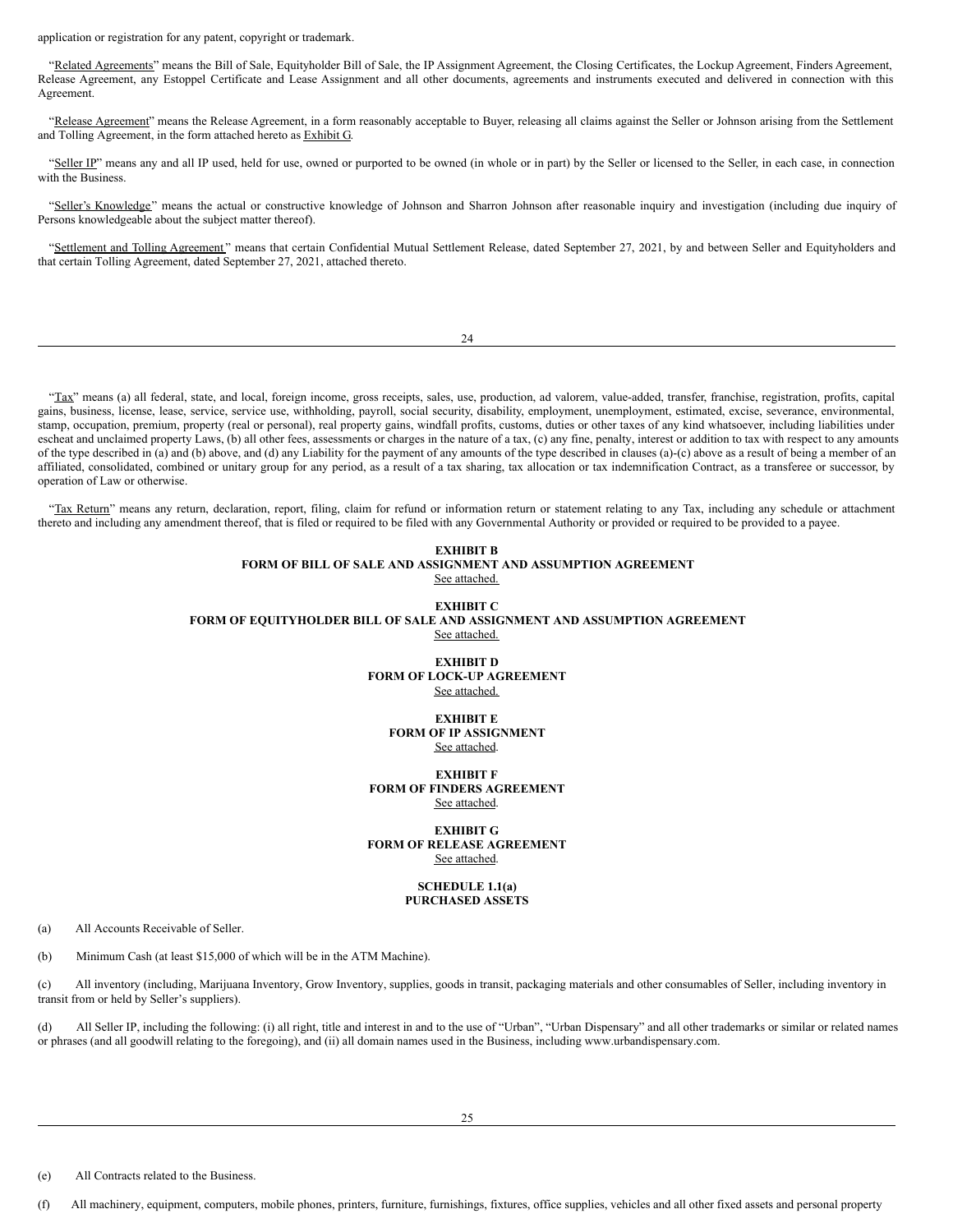leased by, owned by, or on order to be delivered to Seller.

(g) All deposits and prepaid expenses, including advances, credits and security and other deposits.

(h) All warranties, representations, letters of credit and guarantees made by suppliers (including data providers), manufacturers and contractors of Seller.

(i) Each Purchased License and, to the extent transferable or assignable, all other Permits issued to or otherwise held by Seller relating to the operation of the Business or any Purchased Asset.

(j) Except to the extent pertaining exclusively to any Excluded Asset or Excluded Liability, all rights in respect of Legal Proceedings, recoveries, refunds (other than Tax refunds), counterclaims, rights of set-off and other claims (including indemnification Contracts in favor of Seller), whether known or unknown, matured or unmatured, accrued or contingent, that Seller may have against any Person, including claims against any Person for compensation or benefits, insurance claims, claims of infringement or past infringement.

(k) All books and records of Seller relating primarily to the Business, including all operating records, data and other materials maintained by the Business, including all sales and sales promotional data, advertising materials, customer lists and records, research and development reports, credit information, cost and pricing information, supplier lists and records, business plans, catalogs, price lists, correspondence, mailing lists, distribution lists, photographs, production data, service and warranty records, engineering records, personnel and payroll records relating to hired employees, manufacturing and quality control records and procedures, blueprints, accounting records, plans, specifications, surveys, property records, manuals and other materials related to any of the foregoing items.

(l) All telephone numbers, facsimile numbers and email addresses, and all rights to receive mail and other communications addressed to Seller (except to the extent relating exclusively to any Excluded Asset or Excluded Liability).

(m) ATM Machine.

(n) Personal Goodwill of Equityholders and all other goodwill of Seller.

#### **SCHEDULE 1.1(c) EXCLUDED ASSETS**

(a) All records related to Seller's organization, maintenance, existence and good standing as a corporation, namely Seller's certificate of formation, operating agreement, qualifications to conduct business as a foreign entity, taxpayer and other identification numbers, minute books and Tax records (provided that Buyer will be entitled to copies of such Tax records that are related to the Business).

(b) All rights in connection with and assets under all Employee Benefit Plans.

(c) All insurance policies and prepayments related thereto (but excluding any rights to recovery under such insurance policies except to the extent pertaining exclusively to any Excluded Asset or Excluded Liability).

(d) Any rights of Seller under this Agreement or any Related Agreement.

(e) Cash and cash equivalents, other than Minimum Cash.

(f) All credit cards, debit cards and similar credit and banking instruments of Seller.

(g) Any Tax refunds or overpayments of Taxes of Seller with respect to periods (or portions thereof) ending on or prior to the Closing Date.

(i) Accounts receivable.

26

(j) The Purchase Price.

(k) Cell phones and cell phone numbers.

(l) All Contracts that (i) are not related to the Business; or (ii) are set forth below:

A. Promissory Note by and between Seller and Young D. Yun dated March 7, 2017.

B. Recurring Purchase Agreement, dated June 21, 2021, by and between Seller and Redwood Investment Partners, LLC (d/b/a Bonsai Cultivation Group).

C. Stock Purchase Agreement, among Seller and the Equityholders, dated March 3, 2015.

D. Shareholders' Agreement among Seller and the Equityholders, dated June 28, 2106.

E. Confidential Mutual Settlement Release by and among Seller, Patrick Johnson, and Productive Investments, LLC dated September 27, 2021.

F. Tolling Agreement among Seller and the Equityholders dated September 27, 2021.

### **SCHEDULE 1.2(a) ASSUMED LIABILITIES**

Any obligations to be performed by Seller after the Closing under the terms of the Assigned Contracts other than any such obligation arising from or related to any breach, nonperformance, noncompliance, wrongdoing, misconduct, tort, or violation of such Contract or Law on or before the Closing and provided that the incurrence or existence of such obligation or liability does not constitute a breach or inaccuracy of, or breach, violation or nonperformance of or noncompliance with, any representation, warranty, covenant, obligation, agreement or other provision of this Agreement or any Related Agreement.

## **SCHEDULE 1.2(b) EXCLUDED LIABILITIES**